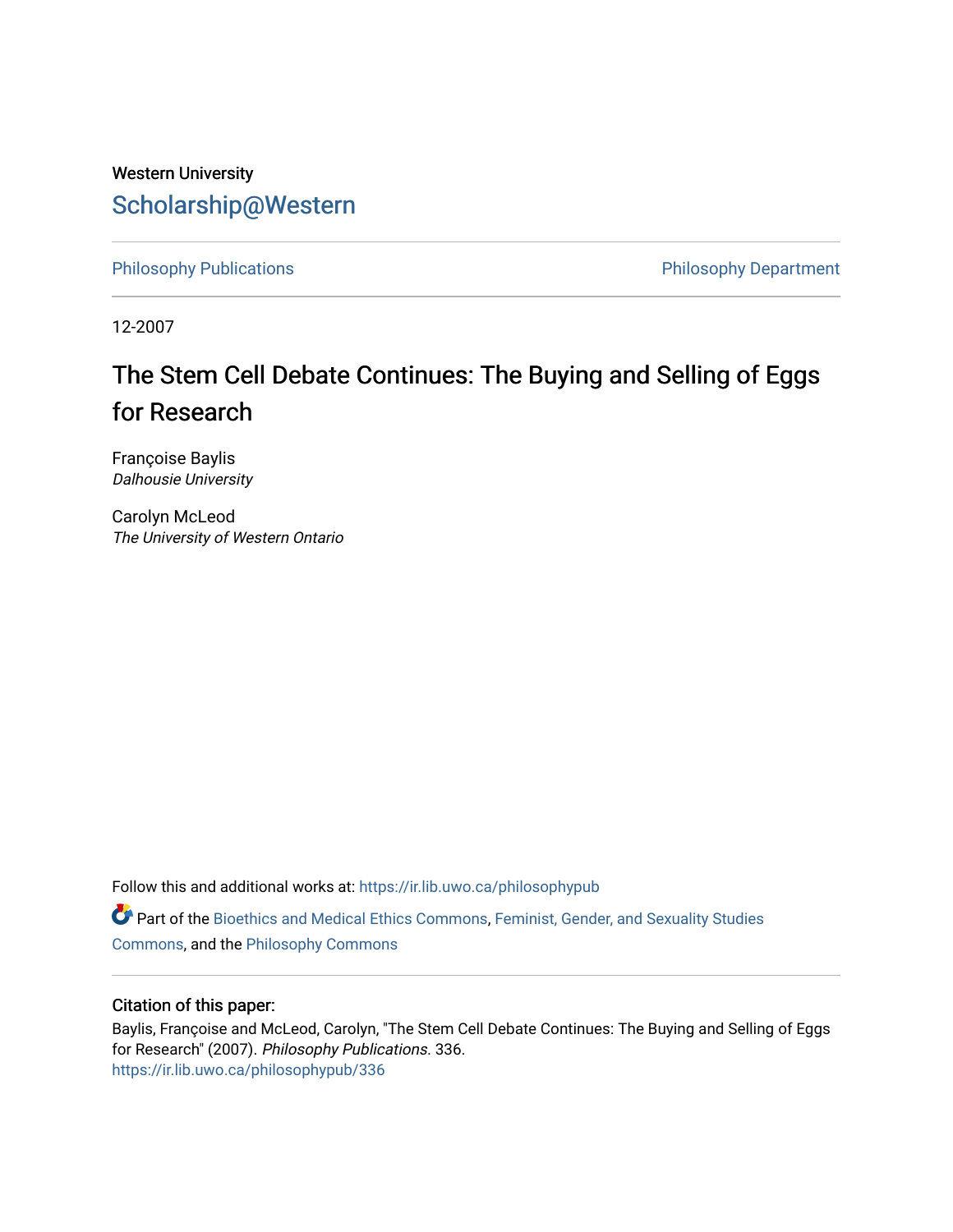### **The stem cell debate continues: The buying and selling of eggs for research**

Françoise Baylis, PhD, FRSC Professor and Canada Research Chair in Bioethics and Philosophy, 1234 Le Marchant Street Dalhousie University, Halifax, Nova Scotia, Canada B3H 3P7 Ph: (902) 494-2873 FAX: (902) 494- 2924 francoise.baylis@dal.ca

> Carolyn McLeod, PhD Associate Professor, Department of Philosophy, University of Western Ontario, London, Canada cmcleod2@uwo.ca

#### © 2007

Keywords: ethics, stem cells, cloning, oocyte donation, oocyte selling Word count: 4,888 words

"The Corresponding Author has the right to grant on behalf of all authors and does grant on behalf of all authors, an exclusive licence (or non exclusive for government employees) on a worldwide basis to the BMJ Publishing Group Ltd and its licencees, to permit this article (if accepted) to be published in JME and any other BMJ Group products and to exploit all subsidiary rights, as set out in our licence (http://jme.bmjjournals.com//ifora/licence.pdf)"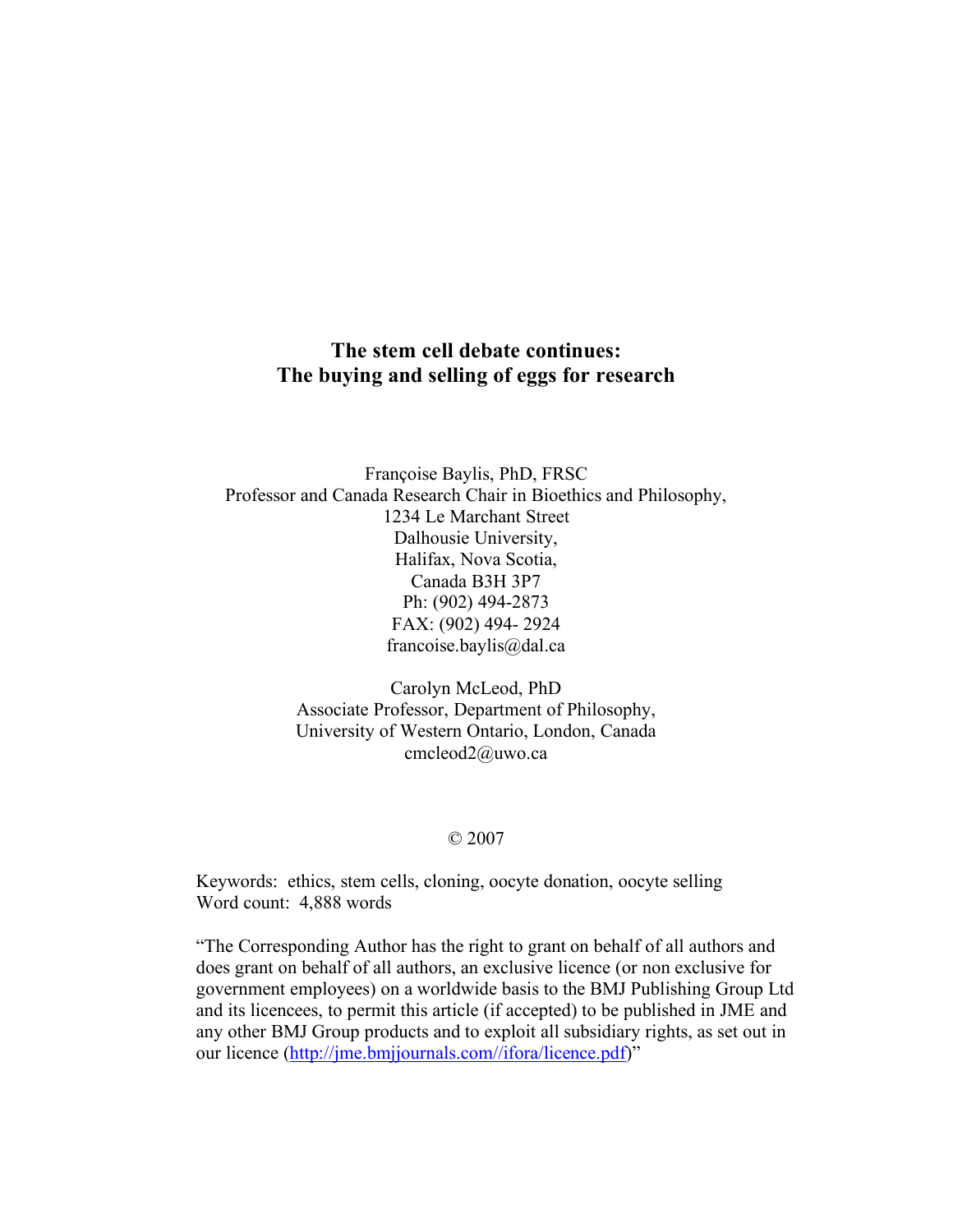#### **Abstract**

Now that stem cell scientists are clamouring for human eggs for cloning-based stem cell research, there is vigorous debate about the ethics of paying women for their eggs. Generally speaking, some claim that women should be paid a fair wage for their reproductive labour or tissues, while others argue against the further commodification of reproductive labour or tissues and worry about voluntariness among potential egg providers. Siding mainly with those who believe that women should be financially compensated for providing eggs for research, the new stem cell guidelines of the International Society for Stem Cell Research (ISSCR) legitimize both reimbursement of direct expenses, and financial compensation for many women who supply eggs for research. In this paper, we do not attempt to resolve the thorny issue of whether payment for eggs used in human embryonic stem cell research is ethically legitimate. Our goal is more modest. We want to show specifically that the ISSCR recommended payment practices are deeply flawed and, more generally, that all payment schemes that aim to avoid the undue inducement of women risk the global exploitation of economically disadvantaged women.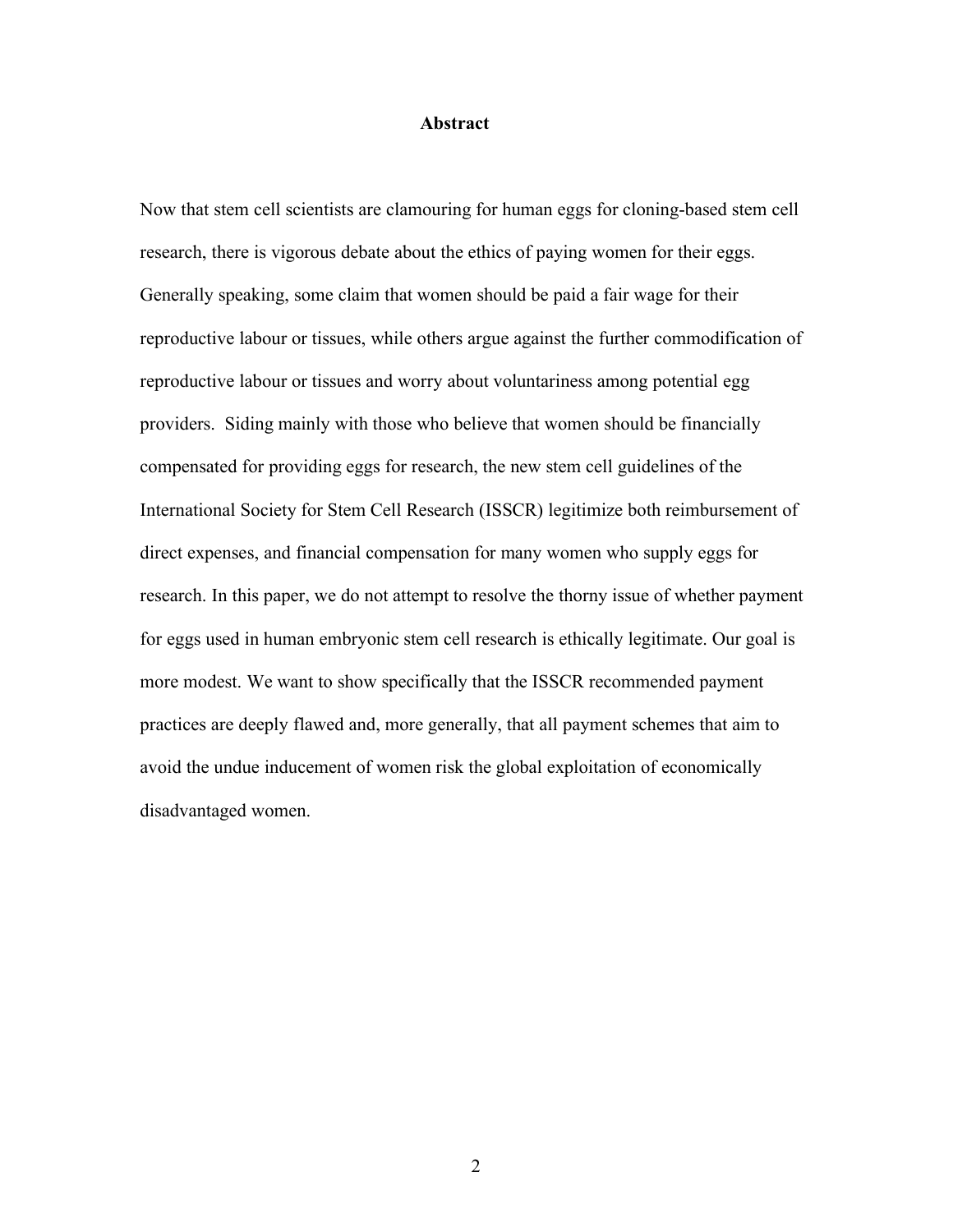In December 2006, the International Society for Stem Cell Research (ISSCR) – a scientific membership organization for stem cell scientists, laboratories, and biotechnology companies – released its Guidelines for the *Conduct of Human Embryonic Stem Cell Research* (hereafter the ISSCR Guidelines) (International Society, 2006). One of the ethically controversial issues addressed in the ISSCR Guidelines is financial compensation for women who provide eggs used to create research embryos for stem cell science. Significantly, this issue is one of the few on which authors of the ISSCR Guidelines did not readily agree (Daley et al, 2007). Some argued that altruism alone should motivate women to provide eggs for research, and that even reimbursement of direct expenses could result in abuse. Others insisted that it would be both unfair and exploitative to have women bear the potential harms of hormonal stimulation and surgical egg retrieval without financial compensation.

In the end, the authors of the ISSCR Guidelines agreed to the following. "Except when specifically authorized by the SCRO [Stem Cell Research Oversight] process, no reimbursement of direct expenses or financial considerations of any kind may be provided for donating embryos or gametes that have been generated in the course of clinical treatment and are in excess of clinical need or deemed of insufficient quality for clinical use." (International Society 2006, 11.5a) Here, the ISSCR Guidelines essentially take a *prohibitive* stance toward paying women in fertility treatment for their eggs (i.e., payment is not permitted, unless specifically authorized). This interpretation is consistent with the language that the Guidelines use to describe these women: they are egg *donors.*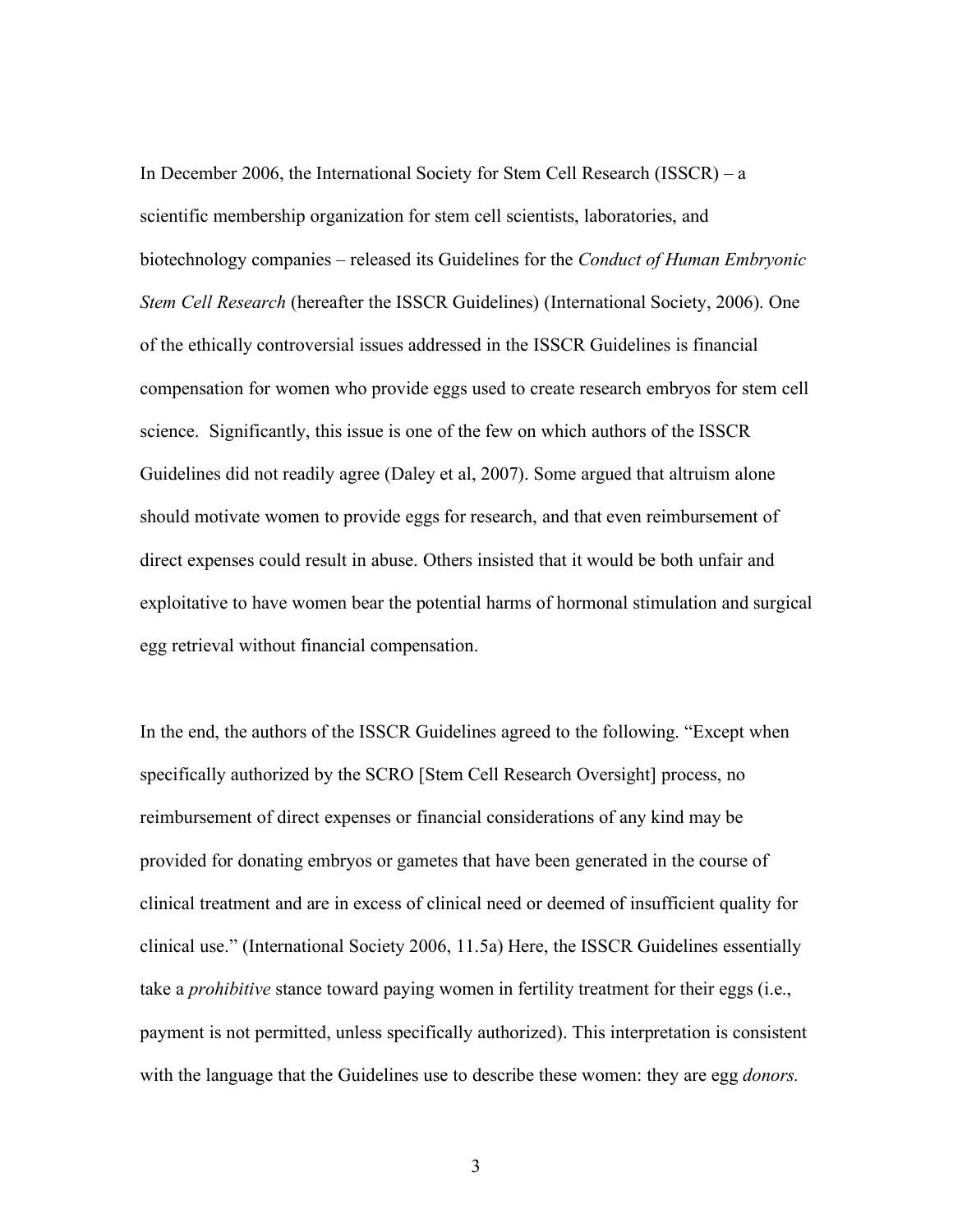In sharp contrast, women whose eggs are collected outside of treatment are egg *providers*, and paying them is permitted. The Guidelines suggest that researchers should follow local practice regarding reimbursement for research participation and use the usual local research ethics review process to "ensure that reimbursement of direct expenses or financial considerations of any kind do not constitute an undue inducement" (International Society, 2006, 11.5b). Here, the Guidelines take a *permissive* stance towards paying women outside of treatment to provide eggs for research (i.e., payment is permitted, provided there is no undue inducement). By permitting reimbursement of direct expenses and other financial compensation for eggs for stem cell research from some women, the ISSCR Guidelines distinguish themselves from other guidelines and laws that prohibit payment for eggs.<sup>1</sup> Presumably, the purpose of allowing such payments is, in part at least, to increase the number of women who give their eggs to stem cell researchers.

In this paper, we critically examine the ISSCR strategy for recruiting women as egg providers for stem cell research. First, we consider the presumed global shortage of eggs available to create embryos for stem cell research using somatic cell nuclear transfer technology (hereafter cloning technology). <sup>2</sup> We accept that altruistic giving is unlikely to provide the hoped-for number of eggs for cloning-based stem cell research. But, at the same time, we question whether cloning research is necessary to the development of safe

<sup>&</sup>lt;sup>1</sup> Examples of these guidelines and laws are the National Research Council guidelines (2005) and laws in Massachusetts, Connecticut, Indiana, Maryland (Gerber 2007), California (2006), France (2006), South Korea (2005), and Canada (2004).

<sup>&</sup>lt;sup>2</sup> Human cloning involves the insertion of nuclear DNA from a human somatic cell into an enucleated human egg that is then activated so that it starts dividing, becoming an embryo from which stem cell lines can be derived.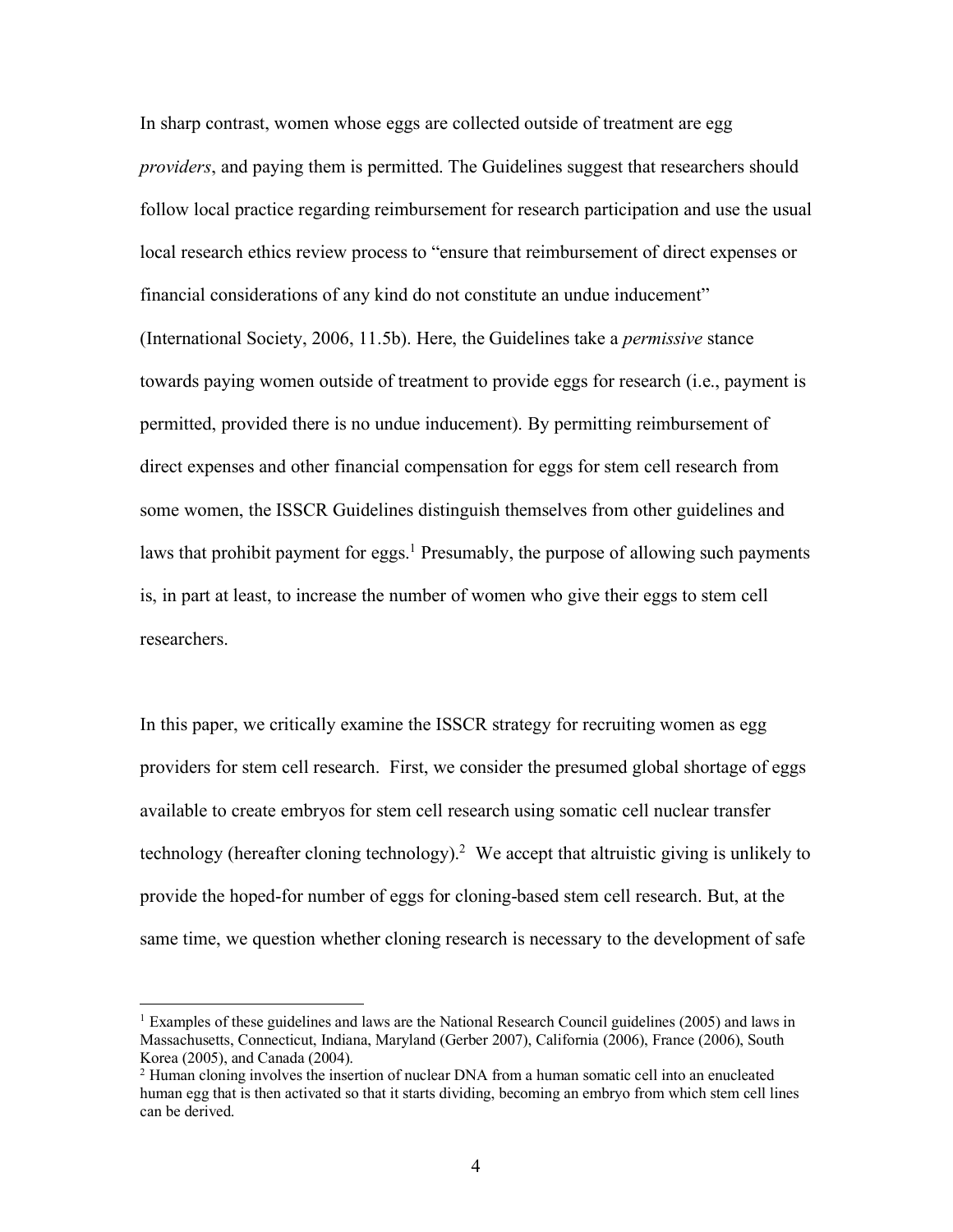and effective stem cell therapeutics, and therefore whether a recruitment strategy for egg providers with payment as an incentive is necessary to the pursuit of stem cell research and therapeutics.

Second, we review the different stances in the ISSCR Guidelines with respect to paying women whose eggs are collected inside versus outside the course of clinical treatment. We discuss possible reasons for the difference and find each of these reasons wanting.

Third, we show how the stipulated requirement that there be 'no undue inducement' of women who provide eggs generated outside of clinical treatment encourages practices of some women being paid substantially less for their eggs than other women. And the reason why is that 'undue inducement' is context-dependent. For example, on average, a payment that would not amount to 'undue inducement' for egg providers from Eastern Europe would be substantially lower than any such payment to women from wealthier nations, such as Britain or the United States. A similar worry exists about payment to economically disadvantaged women in wealthy countries compared with payment to economically advantaged women in these same countries. We conclude that the ISSCR Guidelines are unfair to, and potentially exploitative of, women.

#### Clamouring for Eggs

Debate regarding payment for human eggs for stem cell research is broiling, especially in jurisdictions where payment is prohibited. Among the staunchest advocates for paying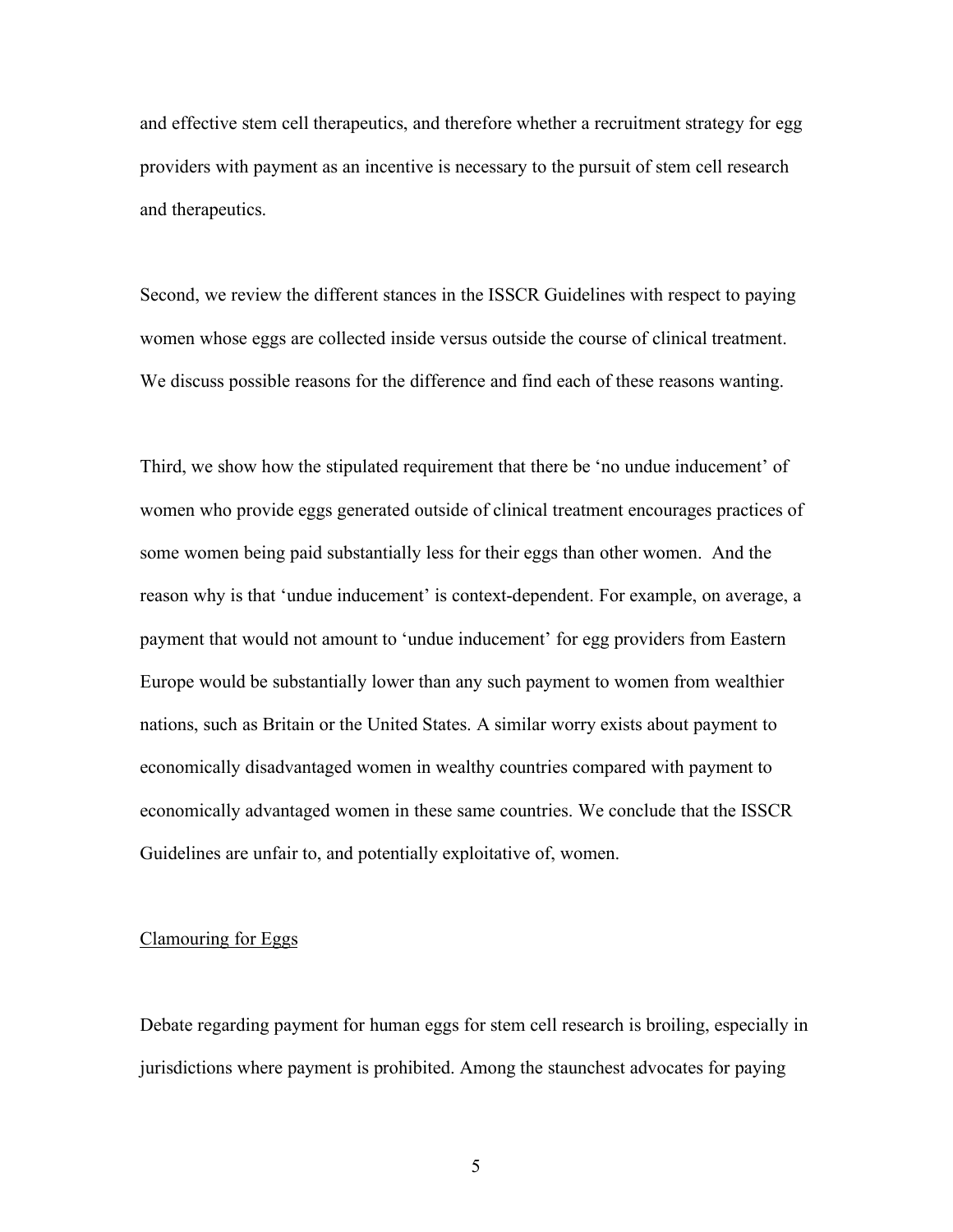egg providers<sup>3</sup> are stem cell scientists who want to create (human) research embryos using cloning technology, from which they hope to derive personalized stem cell lines. The keen interest in devising a system of financial compensation for egg providers stems from the current experience of not having enough women who altruistically supply eggs for this research. For example, Robert Lanza of Advanced Cell Technology Inc., in Alameda California (US), reports that he has only had one woman donate eggs for stem cell research and this after having spent more than a year looking for donors and having placed about 100 advertisements. (Ritter 2007) As well, Kevin Eggan of the Harvard Stem Cell Institute says that he has been looking for altruistic egg donors for nearly eight months without success. (Ritter 2007)

By contrast, the success in getting eggs for embryo research from women in fertility clinics has been a little better (at least in the United Kingdom), but apparently the numbers are still too low. For example, the Human Fertilisation and Embryology Authority (HFEA), an independent regulatory body that licenses fertility clinics and embryo research in the United Kingdom, reports that in 2003, 64 eggs were donated to embryo research from women in fertility treatment. In 2004, the number of eggs donated by this cohort of women was 53. (United Kingdom 2006b) However, researchers say that these numbers are not nearly high enough for cloning-based stem cell research. In February 2007 the HFEA amended its policy on altruistic egg donation so that women could be financially compensated or receive benefits-in-kind for donating eggs to research. Women who provide eggs for research collected outside the course of clinical

<sup>&</sup>lt;sup>3</sup> For obvious reasons, we follow the ISSCR Guidelines in using the term 'providers' rather than 'donors' when there is payment involved.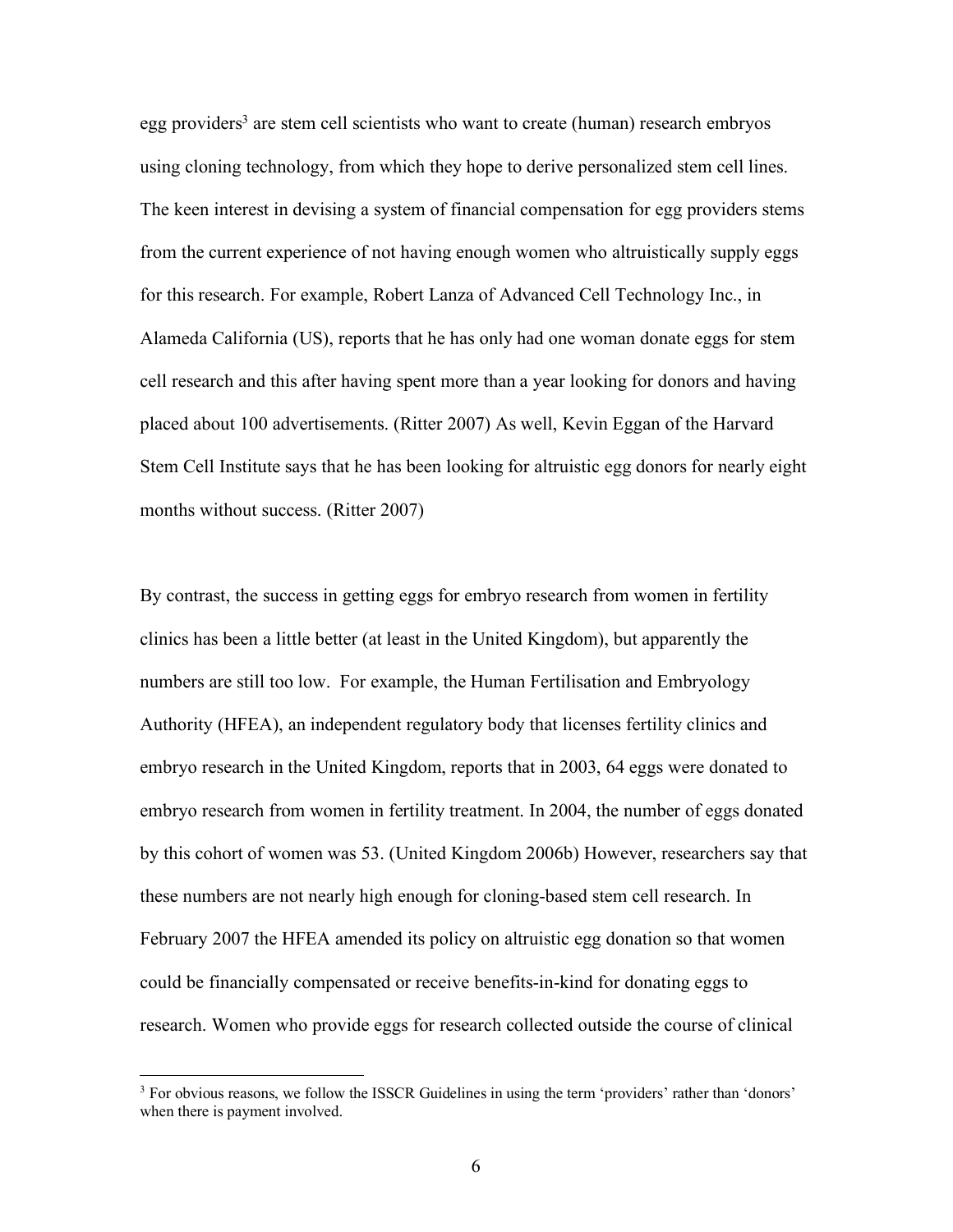treatment can now claim up to £250 in reasonable, proven expenses, including loss of earnings, and women who provide eggs for research collected during the course of clinical treatment can receive a reduced rate on treatment. (Previously, the latter was only available to women who donated eggs for treatment.) (United Kingdom 2006a; 2007a; 2007b) In September 2007, the HFEA allowed that the benefit-in-kind to women who provide eggs for research during the course of fertility treatment could be as high as £1,500. The Medical Research Council (MRC) awarded the North East England Stem Cell Institute in Newcastle a research grant that included  $£150,000$  to subsidize IVF treatment and £760,000 for research costs. The MRC agreed to pay £1,500 towards the £3,000 cost of one IVF cycle to every woman who agreed to provide half of her eggs for cloning-based stem cell research. (Half-Price IVF, 2007) The MRC agreed to the payment scheme because alternate approaches for getting eggs for this type of research have failed.

A crucial underlying assumption in the debate about the need for eggs for cloning-based stem cell research is that the research is necessary for the development of safe and effective stem cell therapies. An oft-cited reason for this type of stem cell research is the need to develop personalized stem cell lines for transplantation into patients, in order to avoid the potential harms of immune rejection. Yet the benefit of personalized stem cell lines is questionable as the risk of immune rejection with embryonic stem cells has yet to be confirmed. (Baylis 2005; Giacomini et al., 2007) In fact, evidence suggests that stem cell-derived tissues are less likely to provoke host immuno-rejection than other transplantable tissues. (Medicetty, et al., 2004; Weiss, et al., 2003) If, however, the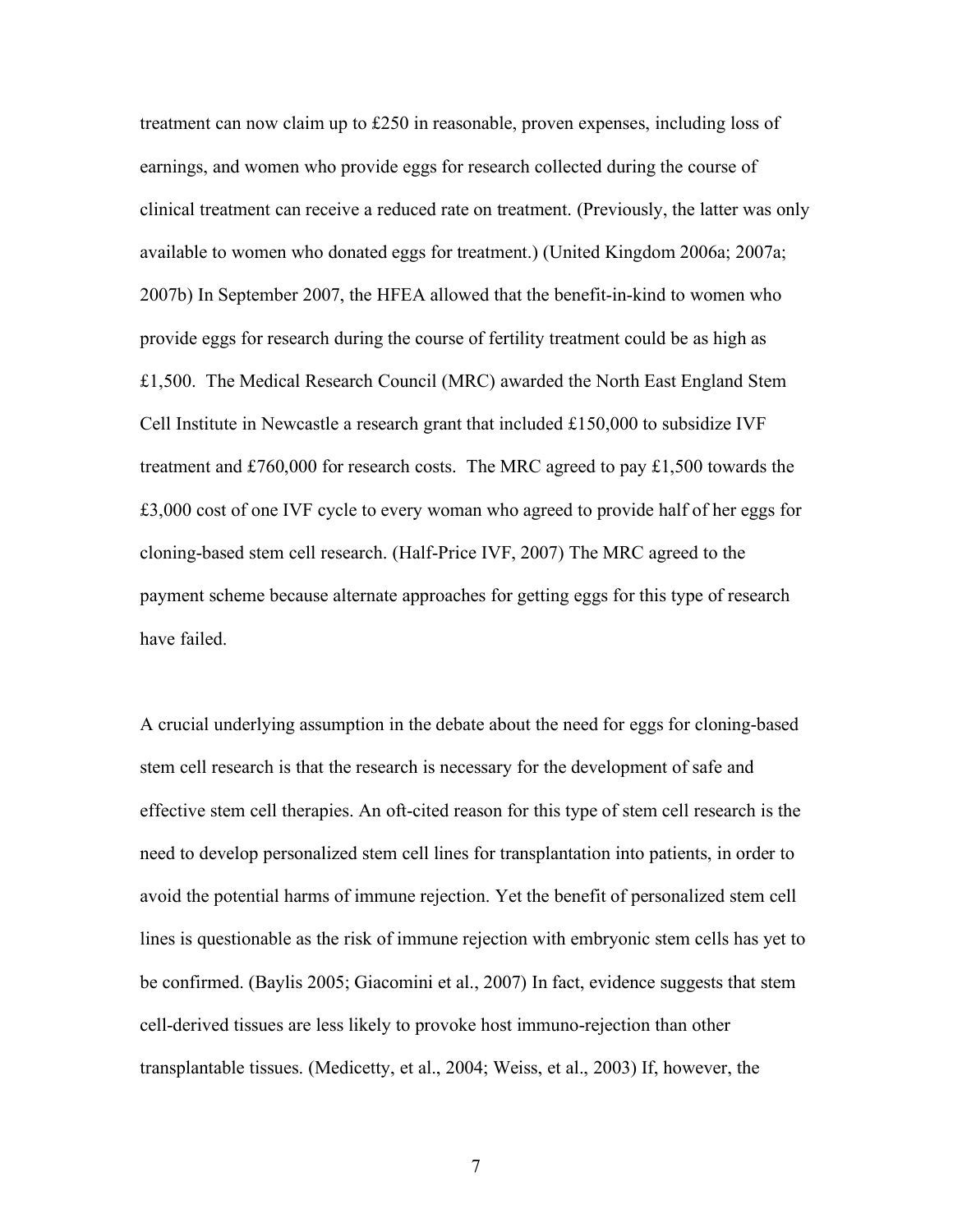evidence did eventually confirm a significant risk of immune rejection, cloning-based stem cell research would not be the only (and might not be the best) solution to this problem. Alternatives, suggested by Jamie Thomson, include "…banking cell lines with defined major histocompatibility complex backgrounds or genetically manipulating ES cells to reduce or actively combat immune rejection." (Thomson, 1998)

More recently, Snyder and Loring offer a more comprehensive critique of cloning-based stem cell research. They briefly describe the putative benefits of this research then dismiss each benefit in turn, thereby suggesting that at best, the need for cloning-based stem cell research is uncertain:

[t]he theoretical usefulness of SCNT [cloning technology] is threefold: to make graft material that is genetically and immunologically matched to prospective transplant recipients, to make more representative in vitro models of poorly understood human diseases (for testing drugs or unraveling pathophysiological mechanisms), and to provide an alternative method for making stem-cell lines that does not involve the use of fertilized oocytes. [But as Snyder and Loring readily admit, each of these] … specific indications for SCNT … remain uncertain. In fact, concern about the need for patient-specific cell lines is now being tempered by the recognition that stem-like cells may actually be less immunogenic than was initially presumed. There may also be simpler ways to make models of disease – for example, from blastocysts with diseases identified through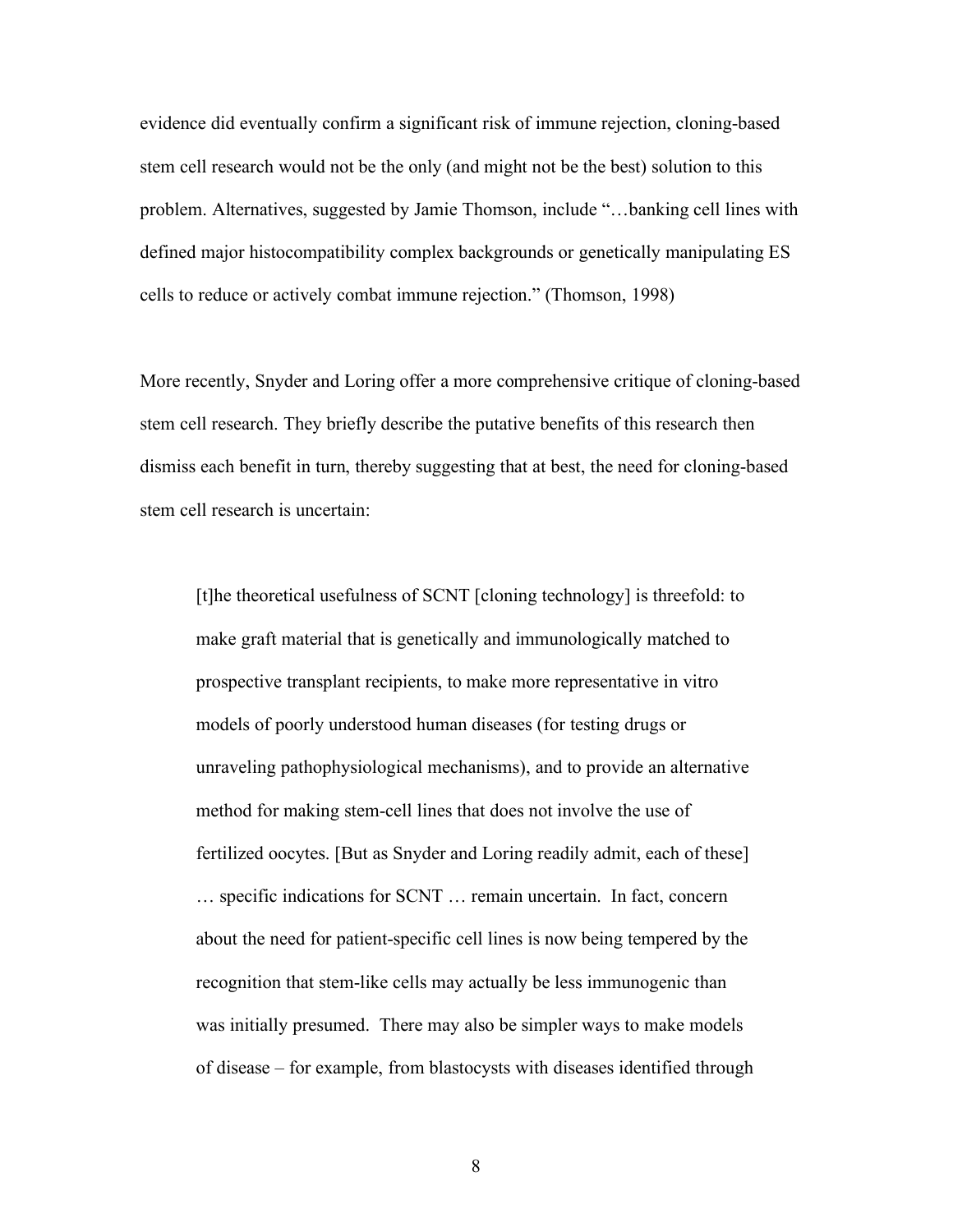preimplantation genetic diagnosis. And there may be other ways of circumventing the moral concern about the destruction of embryos in the creation of stem-cell lines (e.g., the dedifferentiation of somatic cells). (Snyder and Loring 2006)

These cautionary remarks are consistent with the views of Austin Smith, a prominent stem cell researcher in the United Kingdom. According to Smith, cloning research "has limited potential and adds little to scientific understanding of human biology." (Henderson 2006) Statements like these suggest that the *need* for—and thus the 'chronic' shortage of—eggs for cloning-based stem cell research may be overstated. But even if scientists agree that there is no pressing need for cloning-based stem cell research, they might still argue that there is a chronic shortage of eggs, because eggs *are* needed to create research embryos using *in vitro* fertilization (IVF). One could reasonably counter this objection to our skepticism about an egg shortage, however, by noting that there is an alternative source of IVF embryos for research: namely cryopreserved embryos remaining after fertility treatment. (Baylis et al 2003; Hoffman et al 2003). As noted above, the number of such embryos donated to research does not satisfy the research need for embryos. But this problem, such as it is, does not justify payment for eggs to create research embryos. Consider the following analogy. At present, there is a chronic shortage of solid organs for transplantation. In most jurisdictions, however, we have not tried to solve this problem by introducing a system of payment for solid organs. Rather, we continue to develop strategies to encourage altruistic donation. Arguably we should do the same with respect to the need for IVF embryos for stem cell research, and develop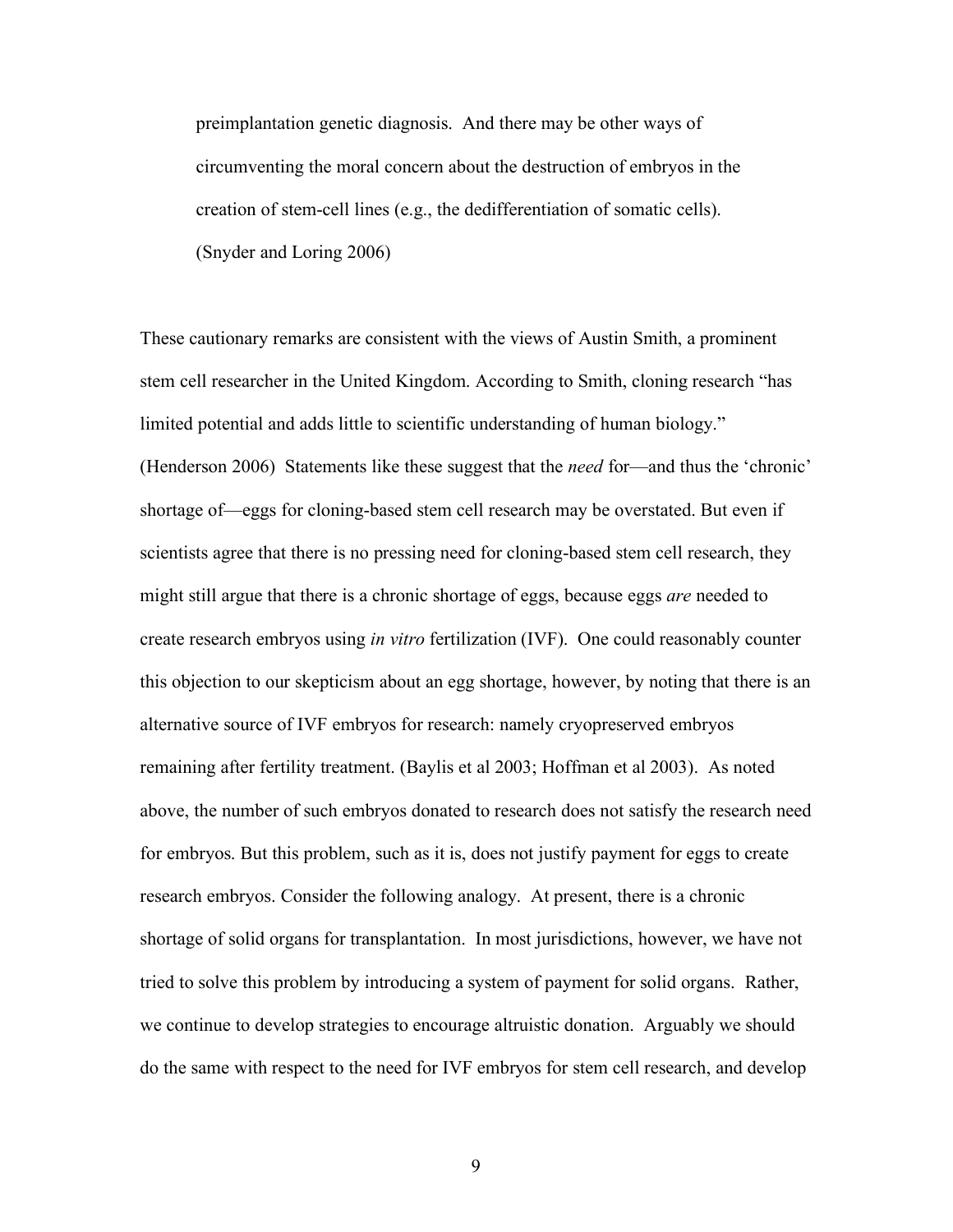strategies to encourage the altruistic donation of IVF embryos that are in excess of clinical need. Indeed, some have suggested that increasing public debate and discussion about embryonic stem cell research could motivate women to donate their frozen embryos to stem cell research. (Baylis et al 2003; Steinbrook 2006)

#### Eggs donors versus egg providers

As outlined above, the ISSCR Guidelines treat the selling of eggs to researchers differently depending on whether the eggs are "generated in the course of clinical treatment" or not (11.5a). More specifically, the ISSCR Guidelines include different prescriptions for these two scenarios. For women who donate eggs collected during treatment, payment is not the norm, but rather requires specific authorization. In contrast, women who are not in treatment are research participants and, as such, they are to be financially compensated in a manner consistent with research compensation practices in effect in the relevant jurisdiction. The ISSCR Guidelines also refer to 'undue inducement' with the second group of women, but do not even mention this possibility when discussing payment for the first group (i.e., women in treatment). Presumably for the first group (women who donate eggs collected during treatment), undue inducement would be a topic for discussion during a SCRO process initiated for the purpose of authorizing an exception payment. Nonetheless, failure to name this concern explicitly for these women is surprising, especially given that elsewhere in the ISSCR Guidelines, there is evident concern about the coercion and exploitation of women undergoing fertility treatment who are asked to provide eggs for stem cell research. Consider in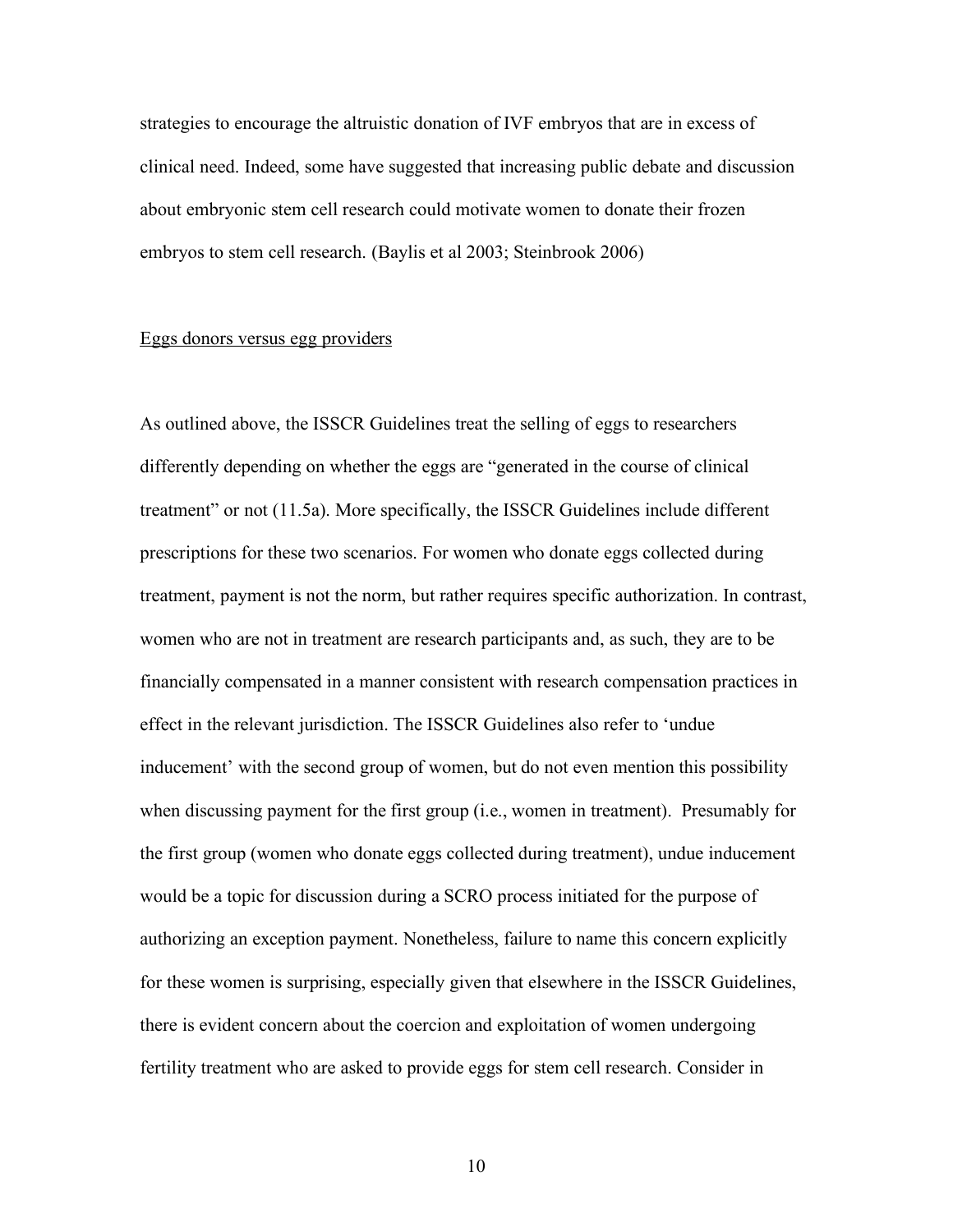particular this directive: "Wherever possible, the treating physician or infertility clinician should not also be the investigator who is proposing to perform research on the donated materials." (International Society 2006, 11.4) The worry here is with the potential harms of coercion and exploitation.

The ISSCR Guidelines themselves do not explain the different directives about financial compensation for women who provide eggs for stem cell research, depending upon whether the eggs are collected in or out of treatment. The thought, however, seems to be that women who are not fertility patients would not otherwise bear the burdens of time and inconvenience, or the potential harms of superovulation and egg retrieval. Since they experience these potential burdens and harms solely by virtue of their participation in research, they should be eligible for financial compensation, just as healthy volunteers for other types of research would be eligible for compensation.

Presumably no similar financial obligation exists towards women who are infertility patients and who elect to provide eggs for research, because they independently agree to all that egg collection involves; they do so for their own benefit in the hope of establishing a pregnancy. Absent their participation in research (i.e., absent a decision to provide eggs for research), they would still have the time investment, inconvenience, and potential harms associated with superovulation and egg retrieval. So they have done nothing specific to earn financial compensation. For this reason, no payment need be provided to women in fertility treatment. And presumably, exception payments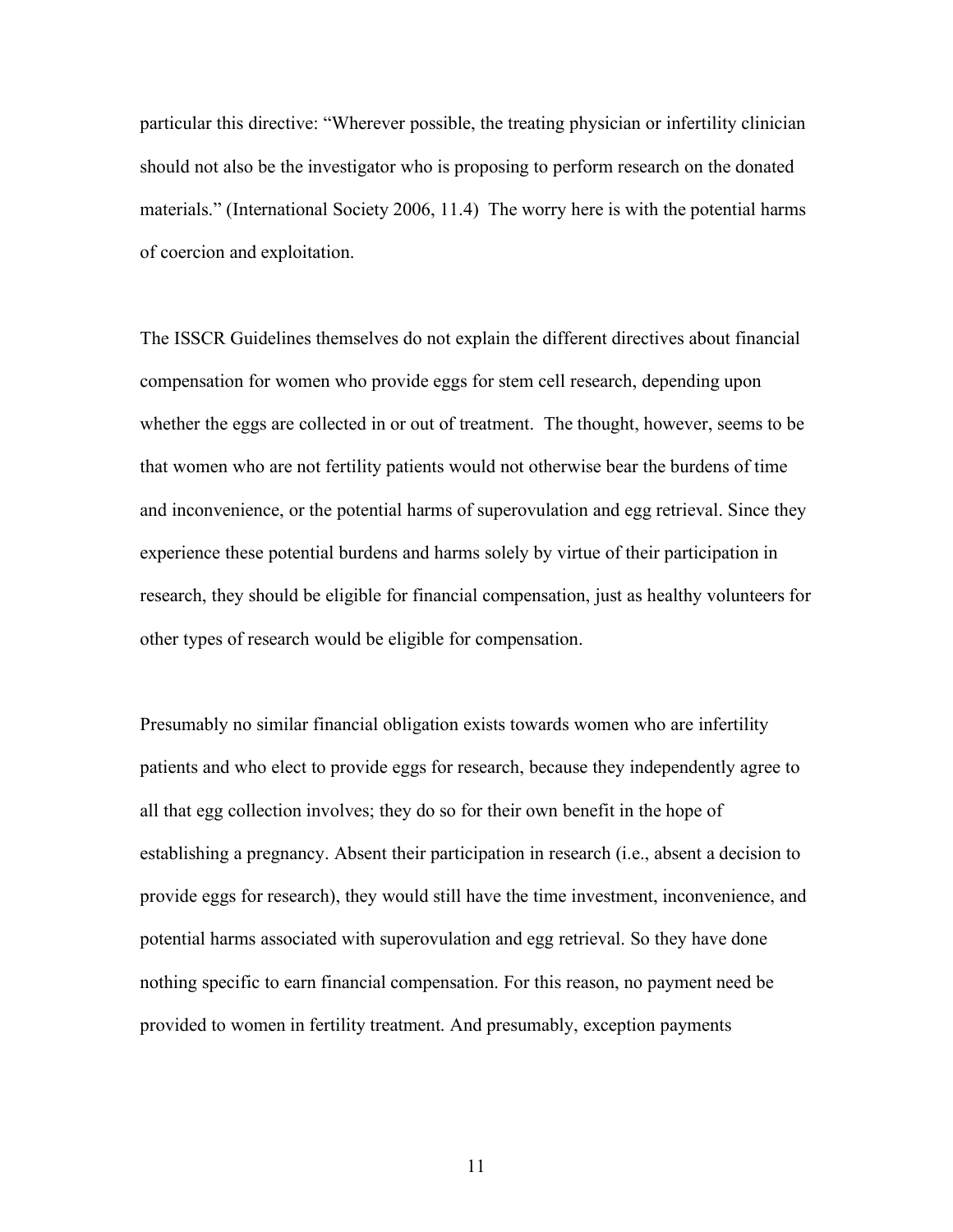"authorized by the SCRO process" need only be sought when there is a perceived need for payment as a motivating factor. (International Society 2006, 11.5a)

A second possible explanation for the ISSCR position is a utilitarian desire to minimize potential harm to women by not encouraging those who are at greatest risk of harm— i.e., female infertility patients—to assume this risk for financial compensation. On this view, the potential harm to infertility patients who provide eggs to stem cell researchers is greater than the potential harm to healthy volunteers (i.e., women who are not in clinical treatment). With both groups of women there are the initial potential physical harms associated with superovulation and egg retrieval. With infertility patients, however, there are additional potential psychological and physical harms if they do not become pregnant in the cycle in which they sold eggs for research. To explain: female infertility patients are producing eggs, first and foremost, for their own reproductive use. If they do not become pregnant after having sold some of their eggs for research (particularly if those eggs were deemed suitable for transfer), and they attribute their failed treatment to their decision to sell some of their eggs, then they could experience psychological harm. As well, if they decide to undergo additional superovulation and egg retrievals in the hope of achieving a pregnancy, they could experience additional physical harms. These additional harms do not apply to women who provide eggs for research collected outside the course of treatment.

A third possible reason for the ISSCR policy difference on payment for eggs is a concern about the greater potential harm of undue inducement with paying infertility patients.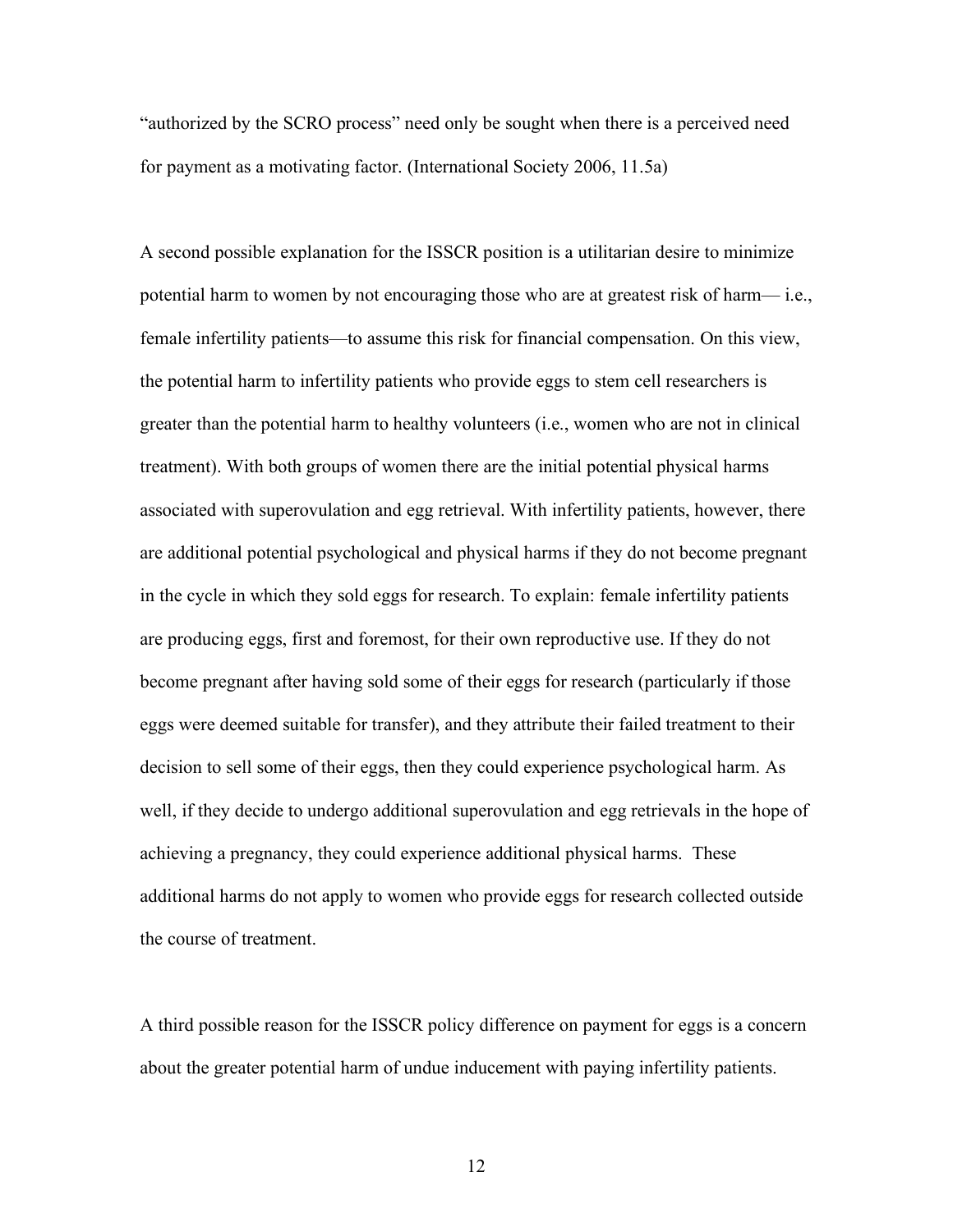Fertility treatment is expensive and, for some, cost-prohibitive. The only way to access IVF might be to agree in advance to sell some of one's eggs for research.

While these reasons for the ISSCR policy difference seem plausible, they do not amount to a principled defense of a fair policy. Women who provide eggs collected in treatment are not so unlike women who provide eggs collected outside of treatment that there ought to be different guidelines with respect to paying for their eggs.

First, while it is certainly true that infertility patients accept the potential harms of superovulation and egg retrieval for their own benefit, their decision to assume these potential harms also benefits researchers who are provided with some of the eggs. More generally, the fact that infertility patients accept certain potential harms irrespective of whether they are benefiting researchers or are financially compensated is irrelevant to whether they should be compensated. Consider the following analogy. A writer who would write even if the public did not appreciate her work and would not pay for her writings is nonetheless still entitled to make money from her work. One does not lose a legitimate right to compensation by virtue of a willingness to act without compensation.

Second, one could argue that greater potential physical and psychological harms to infertility patients of selling their eggs entitles them to at least as much financial compensation than that which is available to women who are not in treatment. Usually, forms of labour that involve serious potential harms are compensated favourably because of the harm and in a way that is commensurate with it. To reiterate and expand on the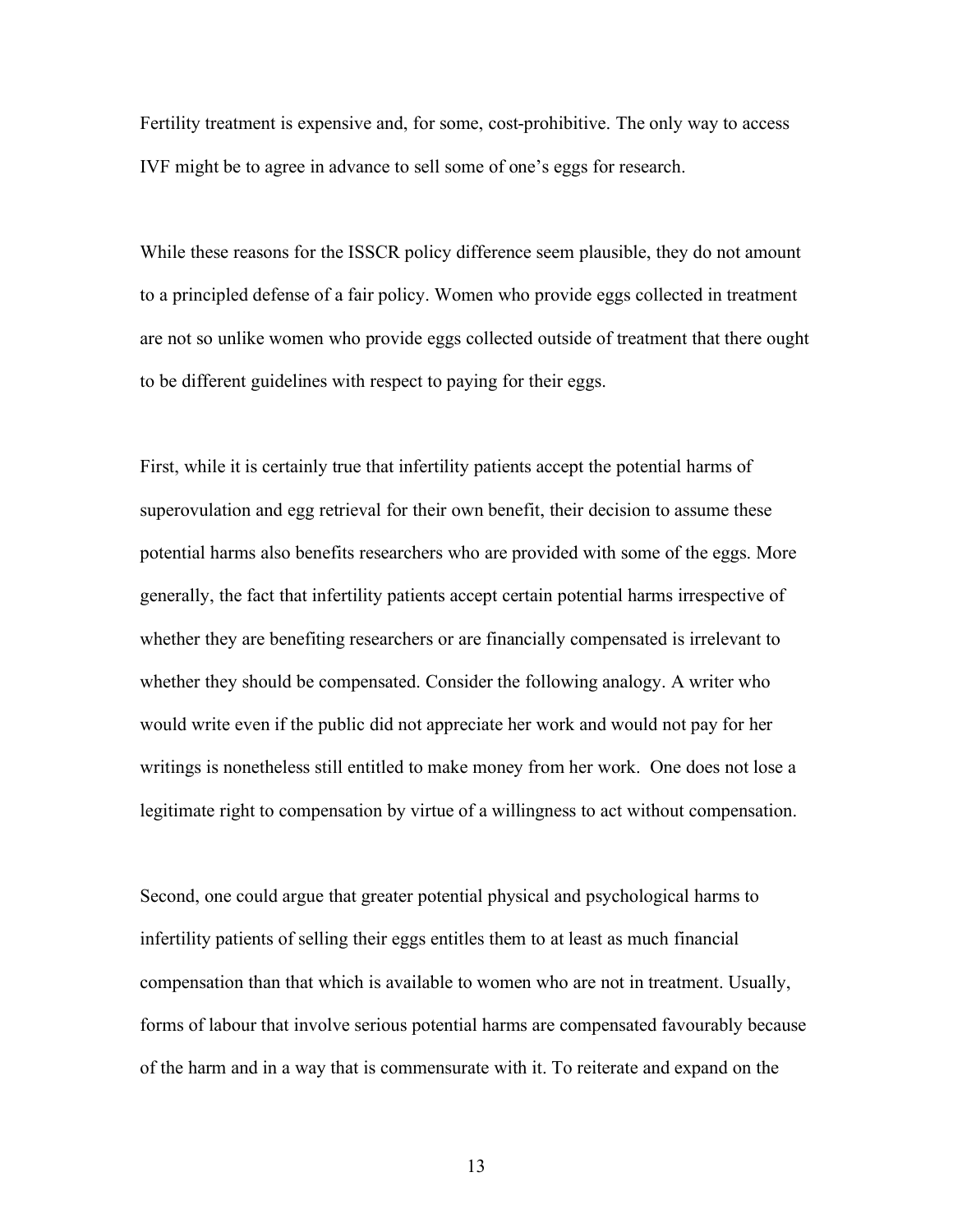potential harms for infertility patients of offering up their eggs to stem cell researchers, consider that to maximize the chance of pregnancy, all eggs produced in one cycle should be exposed to sperm to obtain a maximum number of fertilized eggs (assuming that with responsible ovarian stimulation, women would not produce an inordinate number of eggs per cycle). Eggs that do not fertilize (and otherwise would be discarded) would become eligible for research, as would fertilized eggs deemed 'unsuitable for transfer' (and thus for freezing) for morphological, biological, or genetic reasons. If there were still more fertilized eggs suitable for transfer than could reasonably be transferred in one cycle, then these remaining embryos should be frozen for later use in possible future cycles. Freezing these embryos allows women to avoid having to go through superovulation and egg retrieval again. When a woman's treatment does not follow this path, her chances of success with IVF are reduced and her chances of realizing the potential harms are increased. (McLeod and Baylis, 2007) Included among such women would be those who provide eggs for stem cell research.

A recent report from the Institute of Medicine (commissioned by the California Institute for Regenerative Medicine) minimizes the potential harms of superovulation and describes egg retrieval as a "remarkably safe procedure" (Institute of Medicine 2007). But many would insist that the potential harms of ovarian hyperstimulation syndrome (OHSS), as a consequence of superovulation therapy, are not insignificant (although, with proper monitoring, they can be minimized). (e.g., Beeson and Lippman 2006; Steinbrook, 2006) For example, mild, short-term OHSS, is characterized by fluid accumulation, rapid weight gain, as well as abdominal distension and discomfort. With more severe forms of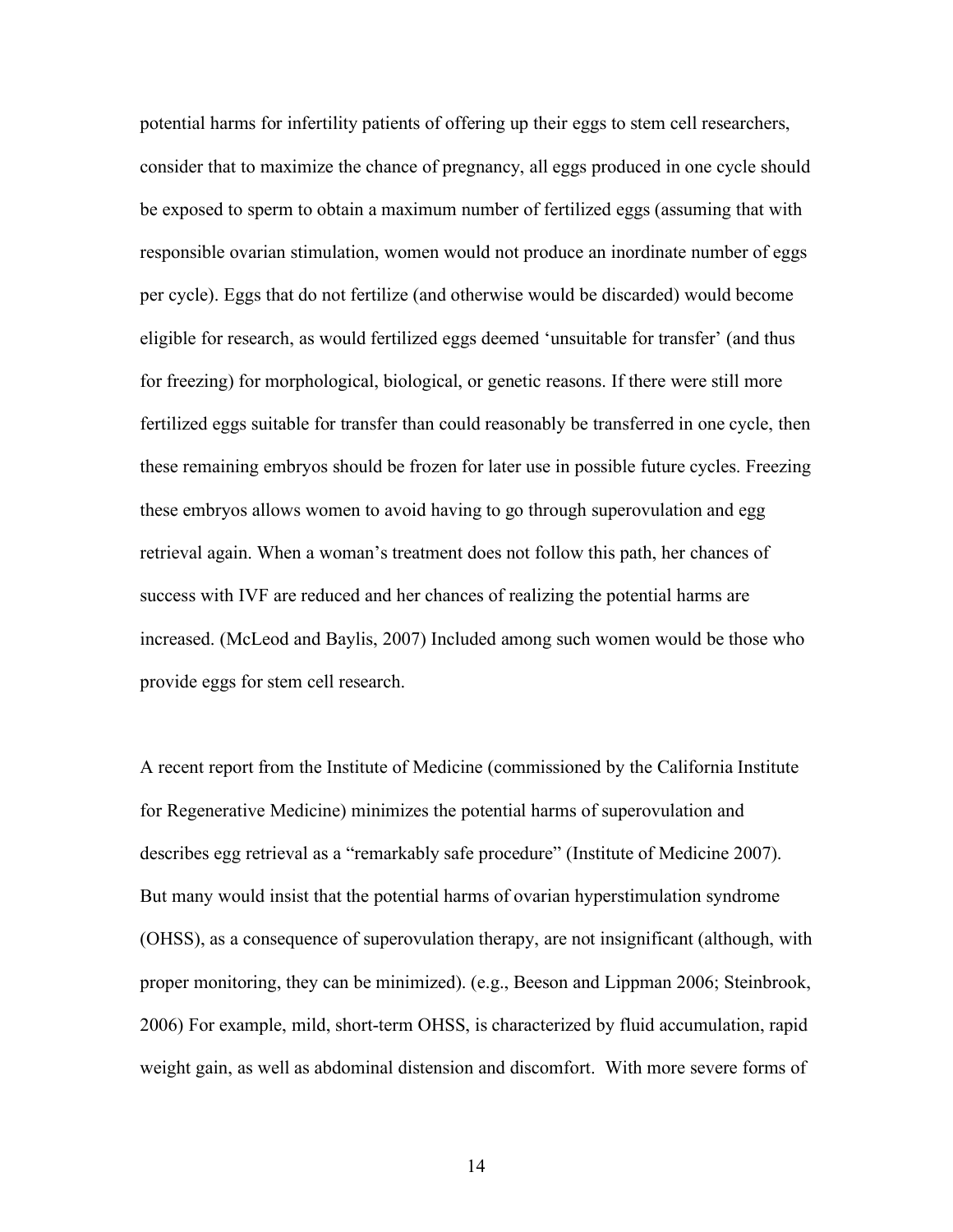OHSS, there is nausea, vomiting, diarrhea, and respiratory difficulty. At its most severe, OHSS requires hospitalization and can be life-threatening; complications include renal failure, adult respiratory distress syndrome, hemorrhage from ovarian rupture, and thromboembolism. (Girolami et al., 2007; Beeson and Lippman 2006; Practice Committee 2006) At the 2006 meeting of the European Society for Human Reproduction and Embryology, six deaths from OHSS were reported. (Pearson 2006) By comparison, potential long-term harms of superovulation are less well documented. Two studies, however, suggest a link between superovulation and ovarian cancer. (Brinton et al 2004; Whittemore et al 1996; Rossing et al 1994)

Third, while we certainly believe that undue inducement is a worry for women undergoing fertility treatment, we do not accept that the risk of it is necessarily higher for these women than for women who provide eggs collected outside of clinical treatment (it may or may not be higher.) Offers of money amount to undue inducement when they are enough to get people to "discount [any] risks to themselves and to make decisions they will later regret" (Steinbock 2004, 262). With women seeking IVF, the concern about offering them money for their eggs in exchange for a reduced rate on treatment is that their psychological need to get pregnant will trump any concern about potential harms (i.e., the potential physical and psychological harms of IVF). Supposedly, the same sort of problem does not arise, at least not with the same frequency, in the context of offering money to women for eggs collected outside of treatment. But this line of reasoning is problematic for two reasons. First, it presumes a level of desperation among women seeking fertility treatment that is not borne out by the relevant psychological literature;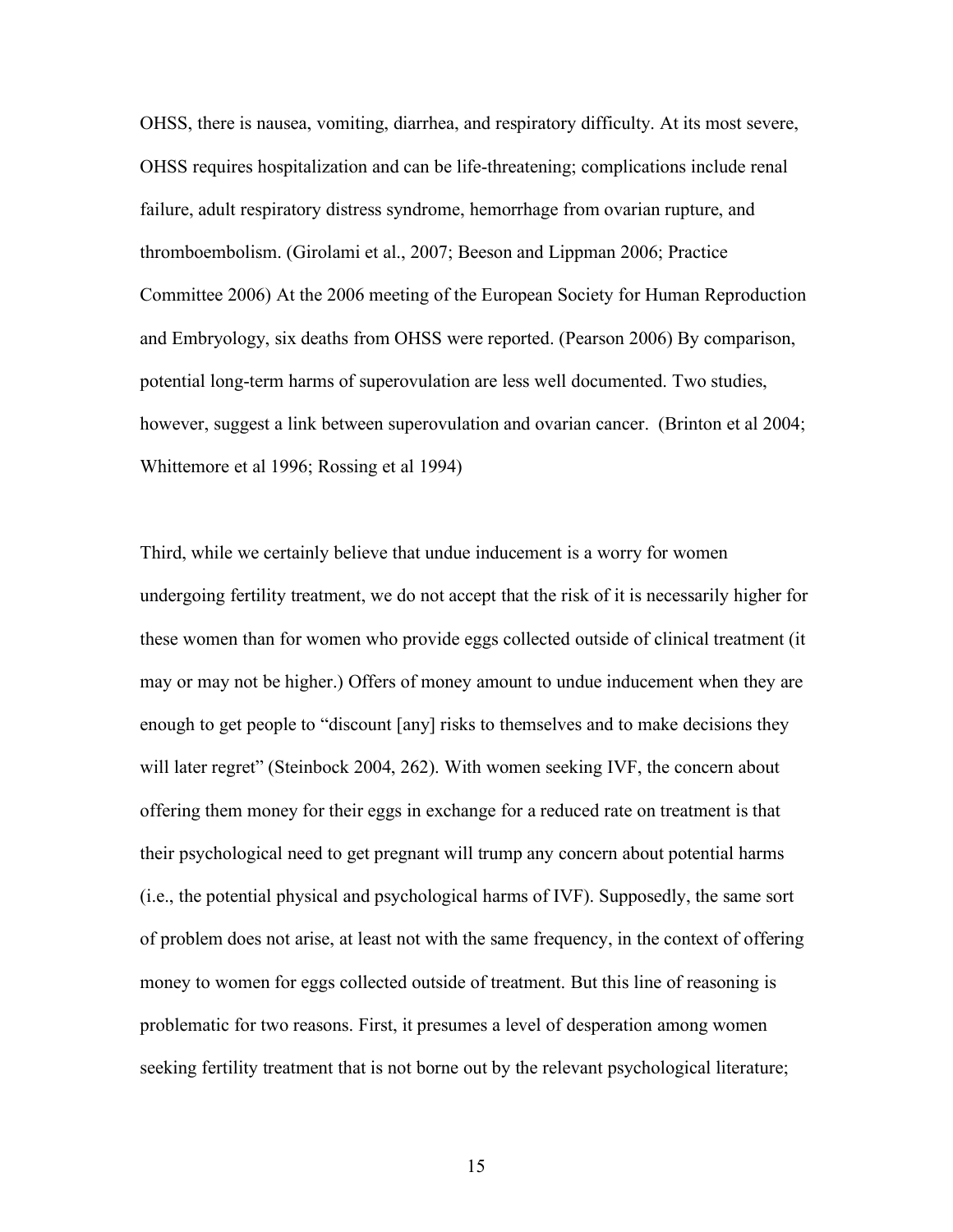the literature does not show that on the whole, these women are so obsessed with getting pregnant that they would simply ignore potential harms to themselves (see, e.g., Greil 1997). Second, desires that motivate women outside the course of clinical treatment to sell their eggs could be just as intense and overwhelming as a desire to get pregnant after a long period of infertility. Examples include desires to avoid a crushing credit-card debt, to pay tuition or pay off student loans, to feed and clothe one's children, and to be able to pay for medical treatment for oneself or a loved one. On average, then, undue inducement could be the same for both groups of women.

To this point, we have shown that different assumptions about payment for eggs in the ISSCR Guidelines are unfair. In any scheme in which women benefit financially from providing eggs to stem cell researchers, women should benefit equally regardless of whether their eggs are collected inside or outside of fertility treatment.

#### 'No undue inducement'

Several years ago, Donna Dickenson anticipated the increased demand for eggs because of stem cell research involving cloning. (2001, 2002) She predicted that there would be an acute risk of exploitation, since there would be little concern about the genetic traits of the women providing the eggs for cloning research. According to Dickenson, one could reasonably anticipate women of the South being targeted as egg providers: "Enucleated eggs have no genetic content … race therefore does not matter: [the] enucleated egg [of a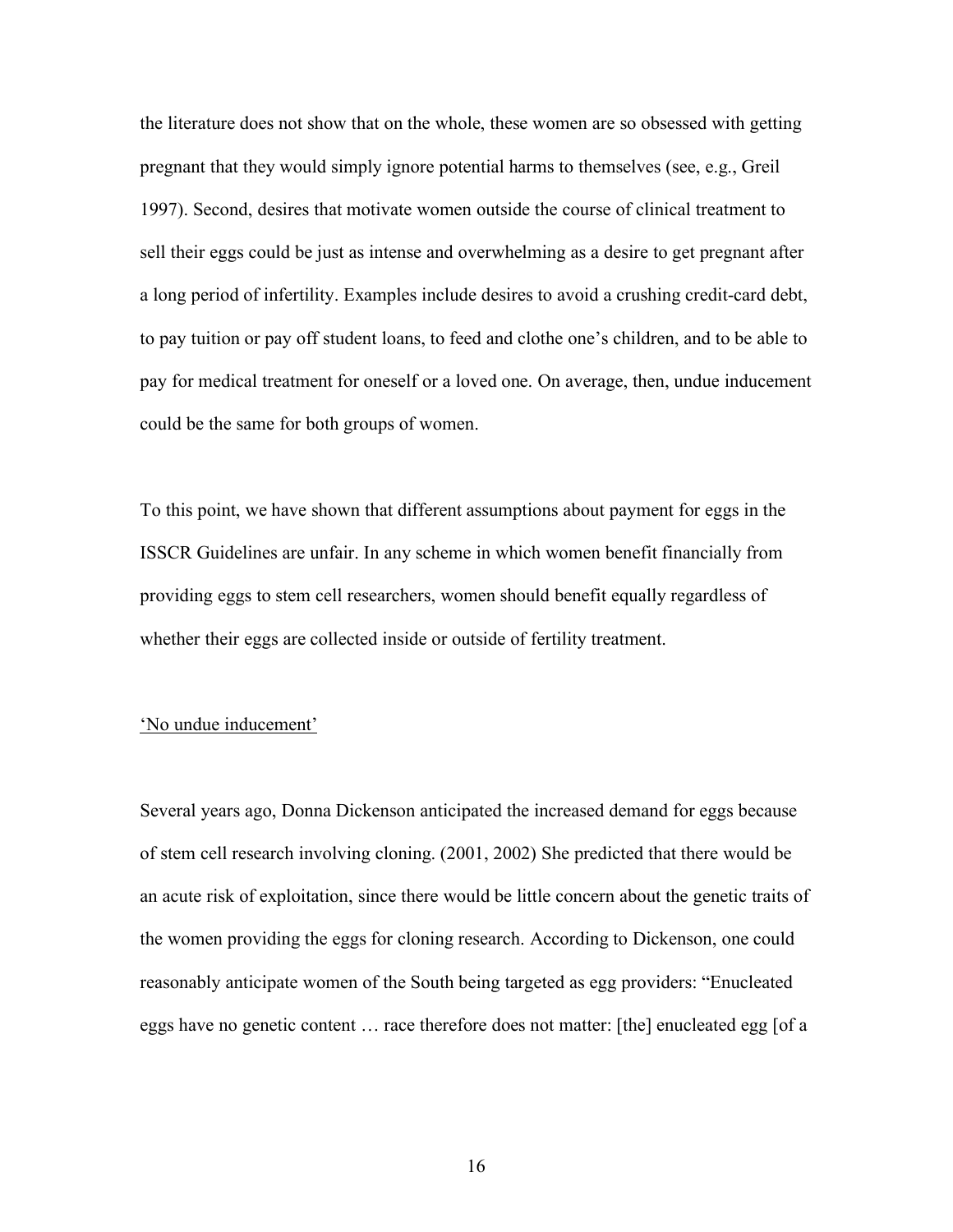woman from the South] can still be used in stem cell technologies and therapeutic cloning." (2002, 60)

With the introduction of the ISSCR Guidelines as proposed international best practice for stem cell research, Dickenson's concerns about an unregulated trade in human eggs and the likely exploitation of some women take on added urgency. (Dickenson 2004) To explain, the ISSCR Guidelines do not propose a fee schedule for egg production, but simply preclude payments that would constitute undue inducement for women who provide eggs outside the course of treatment. This move seems reasonable insofar as undue inducement is not about the amount of the payment, but about the gap between the payment offered for eggs and payments otherwise available to women for goods and services they might be able to provide in the marketplace. The problem, however, is that in wanting to avoid undue inducements, the Guidelines in effect legitimize paying some women substantially less for their eggs than other women, based solely on geography and the local economy. Consider the following: consistent with national ethics guidelines, women in the United States who provide eggs for therapeutic use are routinely paid \$4,000 US to \$5,000 US per cycle. (Covington and Gibbons 2007; Ethics Committee 2004) For the sake of argument, let us assume that this payment, and a similar payment for eggs for stem cell research, to these women does not amount to undue inducement. What about offering the same payments to women from poorer nations? Surely, the women would be unduly induced by these offers, given the local economy. People have already expressed concerns, understandably, about the undue inducement of women from Eastern Europe who are paid a mere £250 (approximately \$500 US) to provide eggs for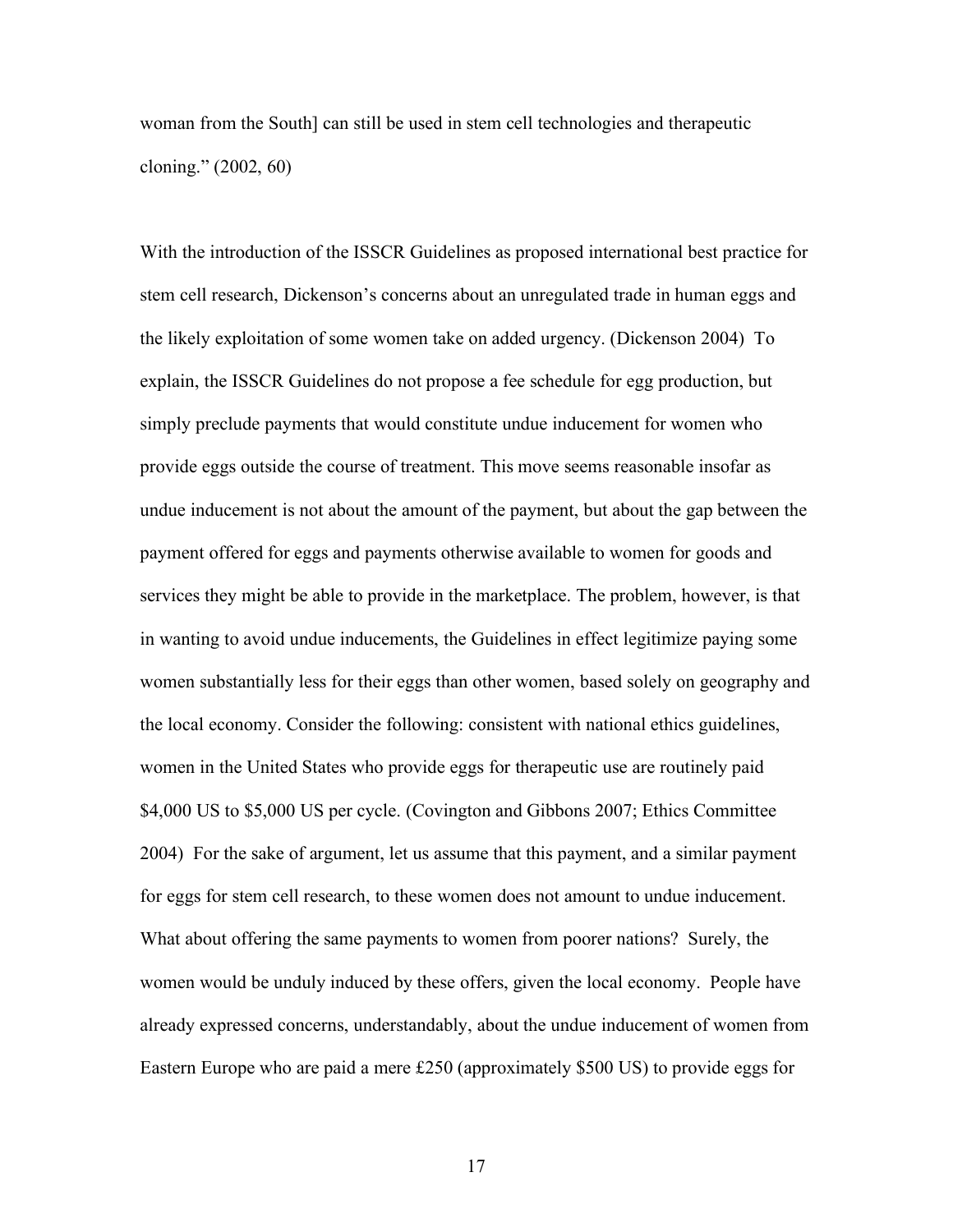therapeutic purposes. (Abrams 2006) It would appear, therefore, that the only way to avoid undue inducement, as required by the ISSCR Guidelines, is to insist that women from poorer nations be paid considerably less for their eggs than women from wealthier nations.

Furthermore, because the ISSCR Guidelines allow unequal payments to women depending on their level of economic advantage, the Guidelines create an incentive for researchers to collect eggs from women who are economically disadvantaged. But if researchers disproportionately seek out these women, then they take unfair advantage of their economic state. In other words, they exploit them. We think the authors of the ISSCR Guidelines would agree with this analysis; in fact, they anticipated this problem of exploitation and included the following directive in response to it: "[t]here must be monitoring of recruitment practices to ensure that no vulnerable populations, for example, economically disadvantaged women, are disproportionately encouraged to participate as oocyte providers for research." (International Society 2006 11.5bi)

Though we commend the authors for recognizing the likely problem of disproportionate participation by, and exploitation of, economically disadvantaged women, we believe that a simple directive to monitor recruitment practices cannot possibly offer these women adequate protection from exploitation. There simply is no way to ensure, and no reason to expect, equitable participation in egg selling by rich and poor women. Are stem cell researchers in economically disadvantaged countries to refrain from recruiting nationals – women who are likely to be economically disadvantaged? What does it mean for these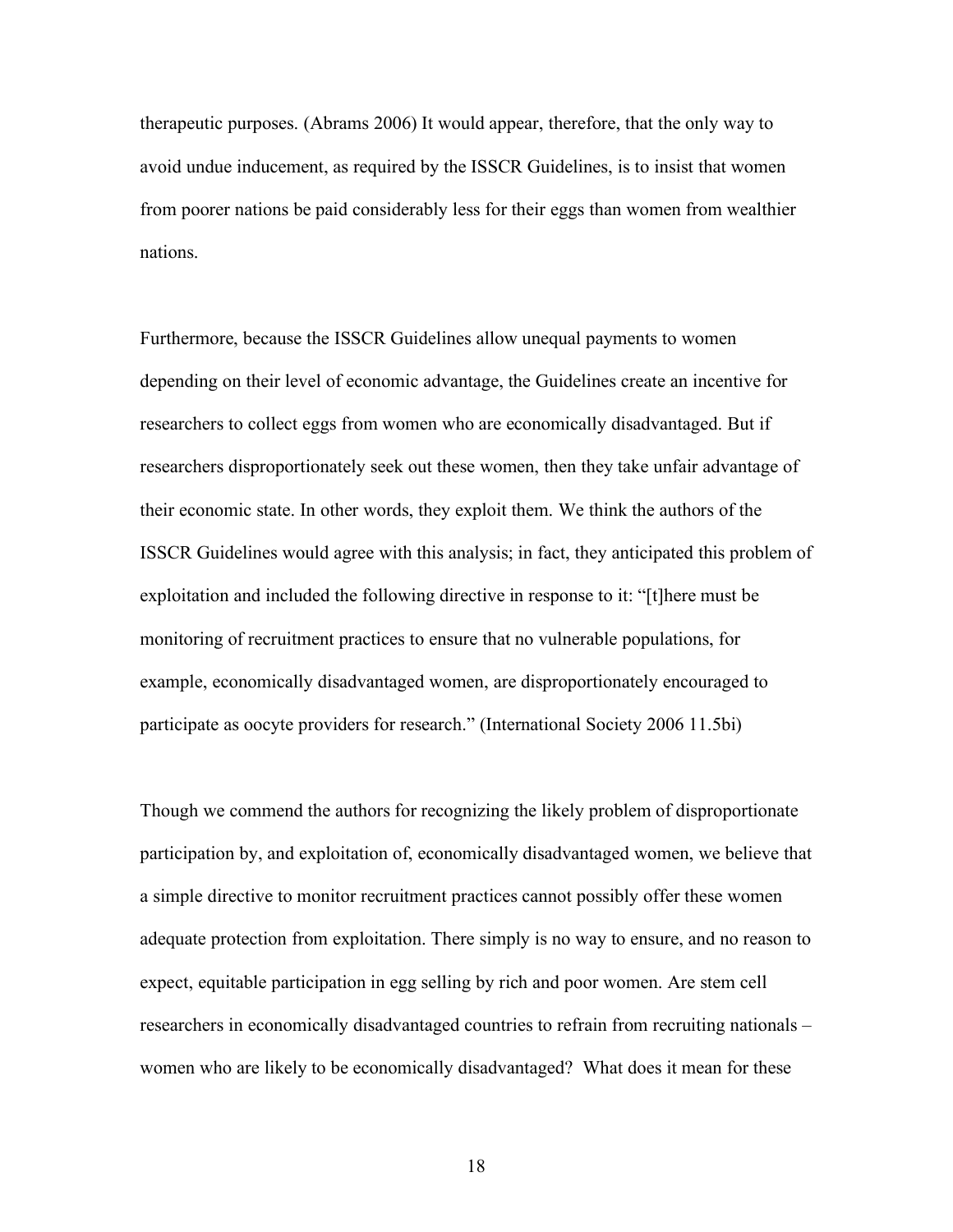researchers not to encourage the disproportionate participation of economically disadvantaged women when all women in their country are situated in this way? And what about stem cell researchers in wealthy countries where there are many affluent women, but also many poor women? Are these researchers to track the socio-economic status of all egg sellers and then endeavour to meet a certain quota for women in different economic strata? Or, do these researchers only need to show that their recruitment strategies do not *purposely* target economically disadvantaged women, and any imbalance in participation between the rich and the poor is simply to be expected (i.e., natural) given that wealthy women would hardly be motivated to sell their eggs for stem cell research for what to them would be little money.

In cautioning researchers against undue inducement (at least of some women), the authors of the ISSCR Guidelines accept that the price of eggs for stem cell research will be a function of geography, and will vary as the price of eggs for fertility treatment does now. Such inequality creates an incentive for researchers to obtain eggs from poor women more often than from wealthy women. Moreover, the ISSCR Guidelines do not do enough to prevent researchers from acting on this incentive, that is, from acting in a way that the authors themselves deem to be ethically problematic.

#### Conclusion

Since we do not accept unchallenged the claim that cloning-based stem cell research is necessary for the development of successful stem cell therapies, we are not sympathetic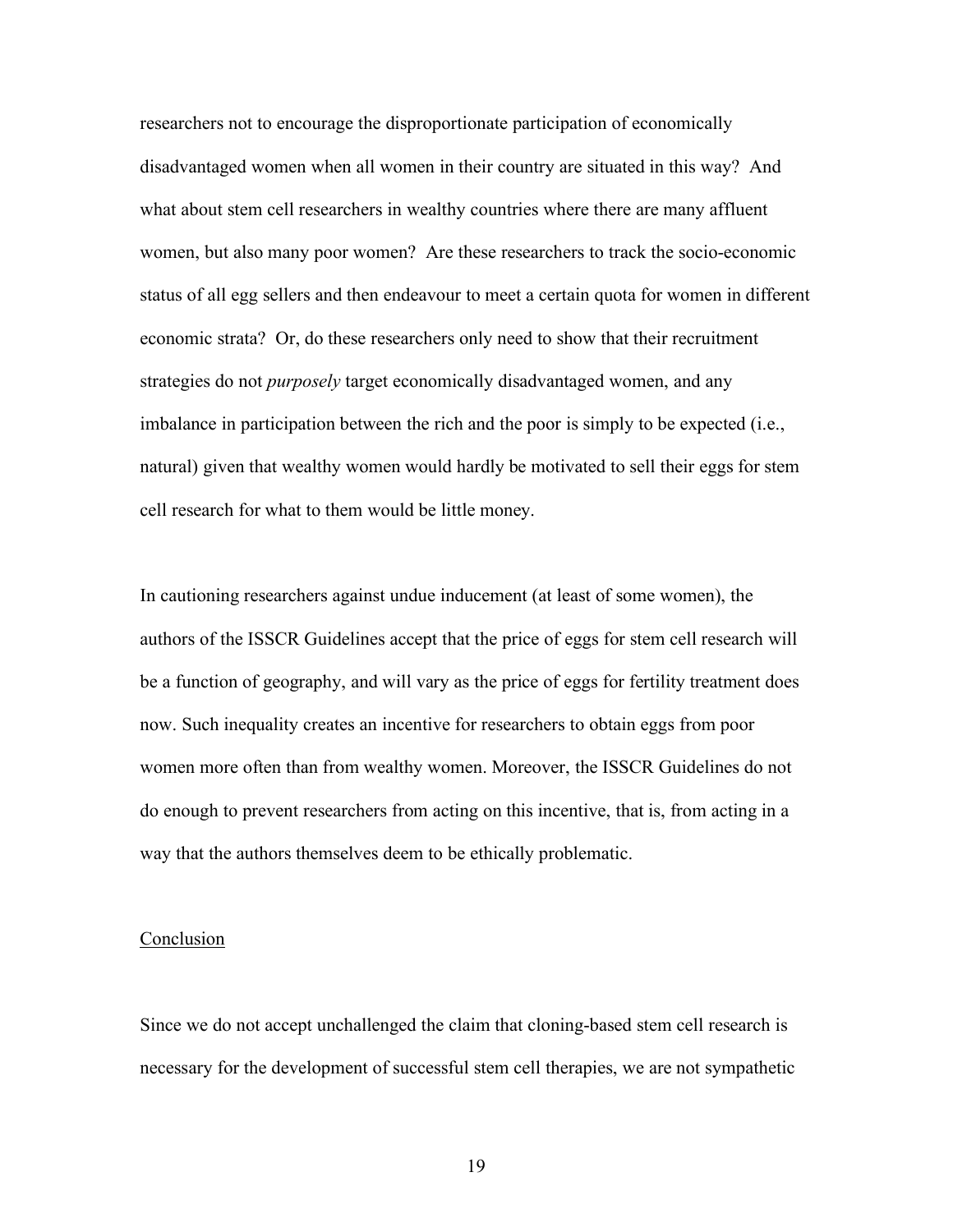to the oft-repeated claim that there is a chronic shortage of eggs needed for cloning-based stem cell research. It follows that we are not inclined to look favorably upon payment schemes aimed at increasing the number of eggs available for this research. In our view, egg production and collection are potentially very harmful activities for women and without clear evidence of significant potential benefit, there is no favorable harm-benefit ratio that justifies asking women to assume the potential harms (for the sake of research or for any other end).

In addition to the potential physical and psychological harms of egg production and collection, there are the potential harms of undue inducement and of exploitation inherent in any system of payment for eggs. (Indeed, were it not for these potential harms, it would be relatively simple and, for some, uncontroversial to set a fair price for women's labour in producing eggs for research). To avoid the potential harms of undue inducement and exploitation, some system other than the one outlined in the ISSCR Guidelines is needed. These Guidelines wrongly fail to specify that women ought to be treated equally regardless of whether their eggs are collected inside or outside of fertility treatment. As well, the Guidelines fail to appreciate the tension that exists between the directives not to offer women financial compensation that would constitute undue inducement, and not to exploit economically disadvantaged women. In the contexts of global science (where the mobility of researchers is not constrained) and global markets (where human cells and tissues can be imported and exported, with or without profit), these directives cannot meaningfully coexist. To avoid unduly inducing women from poorer nations to undergo superovulation and egg retrieval, one would have to keep payments small; but in doing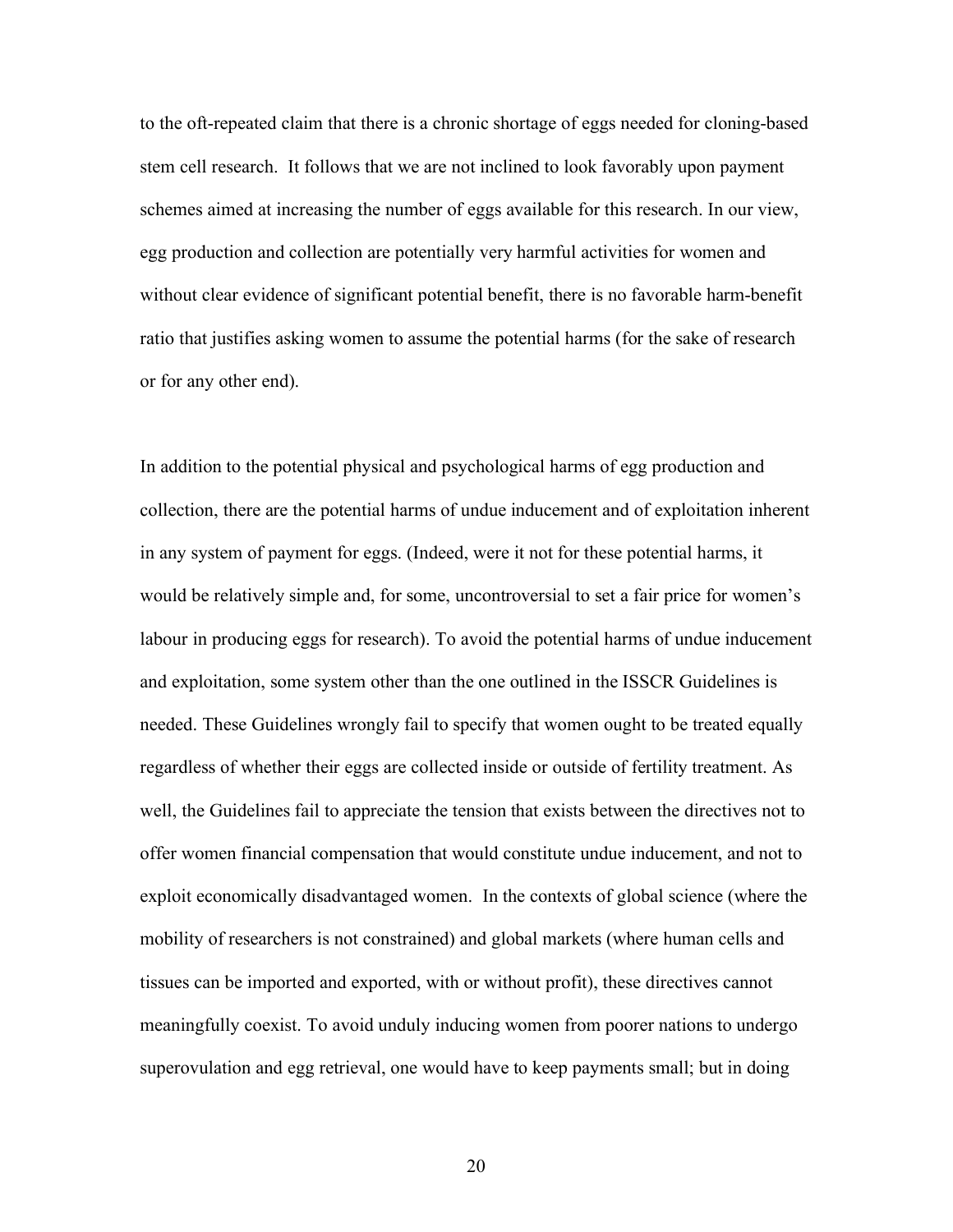so, one creates the problem of these women being exploited. Yet by increasing payments to try to eliminate the exploitation and to equalize payments between rich and poor women, one reintroduces the problem of undue inducement.

The only straightforward way to avoid the harms of undue inducement and of exploitation is to have a system of altruistic donation (with compensation for direct receipted expenses) and to accept that if women are not inclined to be selfless with their eggs and with the effort it takes to produce them, then eggs for stem cell research will be in short supply.4

ACKNOWLEDGEMENT: Research funded by the Canadian Institutes of Health

Research.

COMPETING INTEREST: None declared.

DISCLAIMER: Françoise Baylis, PhD, FRSC is a member of the Board of Directors of Assisted Human Reproduction Canada. The views expressed herein are her own.

#### REFERENCES

Abrams F. (2006, July 17). The misery behind the baby trade. *Daily Mail.* Online at: http://www.dailymail.co.uk/pages/live/femail/article.html?in\_article\_id=396220&in\_pag e

Baylis, F. (2005). The impossible dream. *University Affairs,* (August-September), 14-16.

<sup>&</sup>lt;sup>4</sup> To be clear, with a system of altruistic donation that permits reimbursement for direct receipted expenses (including such things as travel, accommodations, childcare and excluding such things as inconvenience, time, pain and discomfort), any inducement that might occur would not be undue. Such inducement would simply aim to ensure that a woman's altruistic decision to provide eggs for research did not result in personal financial loss.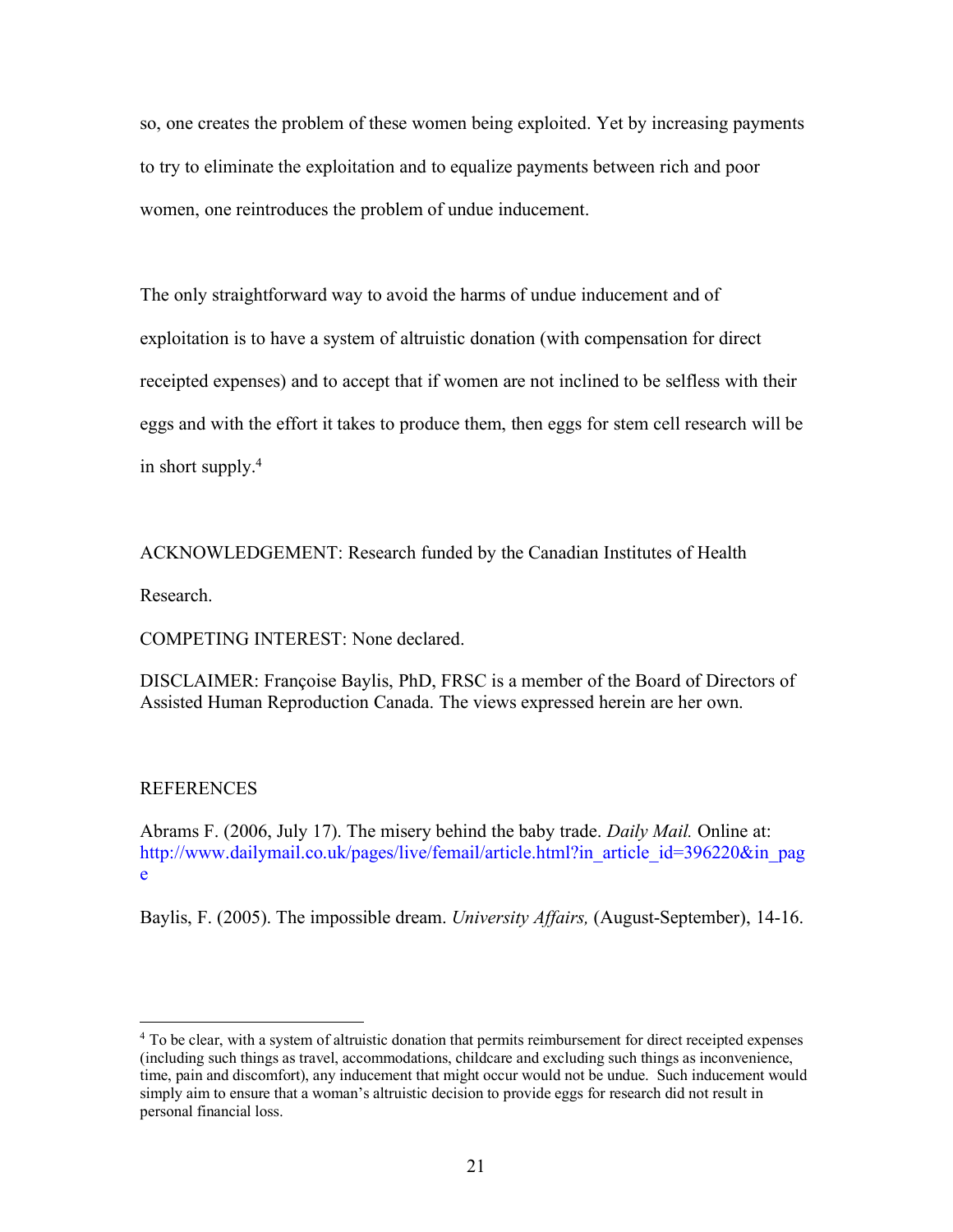Baylis, F., Beagan, B., Johnston, J., & Ram, N. (2003). Cryopreserved human embryos in Canada and their availability for research. *Journal of Obstetrics and Gynaecology Canada*, 25: 1026-1031.

Beeson D, & Lippman A. (2006). Egg harvesting for stem cell research: Medical risks and ethical problems. *Reproductive BioMedicine Online*, 13(4): 573-579.

Brinton, L. A., Lamb, E. J., Moghissi, K. S., Scoccia B., Althuis, M. D., Mabie J. E., Westhoff, C. L. (2004). Ovarian cancer risk after the use of ovulation-stimulating drugs, *Obstetrics & Gynecology* 103: 1194-1203.

California. 2006 Cal. ALS 483, § 125355. (SB1260)

Canada, *Assisted Human Reproduction Act* (2004) c.2.

Covington, S.N. and Gibbons, W.E. (2007). What is happening to the price of eggs? *Fertility and Sterility* 87:1001-1004.

Daley, G., Ahrlund-Richter, L., Auerbach, J.M. et al. (2007) The ISSCR Guidelines for human embryonic stem cell research. *Science* 315: 603-604.

Dickenson, D. (2004). The threatened trade in human ova, 'Ethics Watch', *Nature Reviews Genetics*. 5: 167.

Dickenson, D. (2002). Commodification of human tissue: Implications for feminist and development ethics, *Developing World Bioethics* 2: 55-63.

Dickenson, D. (2001). Property and women's alienation from their own reproductive labour', *Bioethics* 15:205-217.

Ethics Committee of the American Society for Reproductive Medicine, (2004). Financial incentives in recruitment of occyte donors. *Fertility and Sterility* 82:Suppl 1:S240-244.

France. (2006) *Ethique et Biomedecine*. Online at: http://lexinter.net/lois4/titre\_i\_ethique\_et\_biomedecine.htm

Gerber, E., (2007) Recent developments in health law. *Journal of Law, Medicine & Ethics*. 35: 220-223.

Giacomini, M., Baylis, F., & Robert, J. S. (2007). Banking on it: Public policy and the ethics of stem cell research and development. *Social Science and Medicine*. [In Press, Corrected Proof available on-line as of June 27, 2007]

Girolami A, Scandellari R, Tezza F., Paternoster, and Girolami B. (2007) Arterial thrombosis in young women after ovarian stimulation: Case report and review of the literature. *J. Thrombosis and Thrombolysis* (DOI 10.1007/s11239-007-00009-9)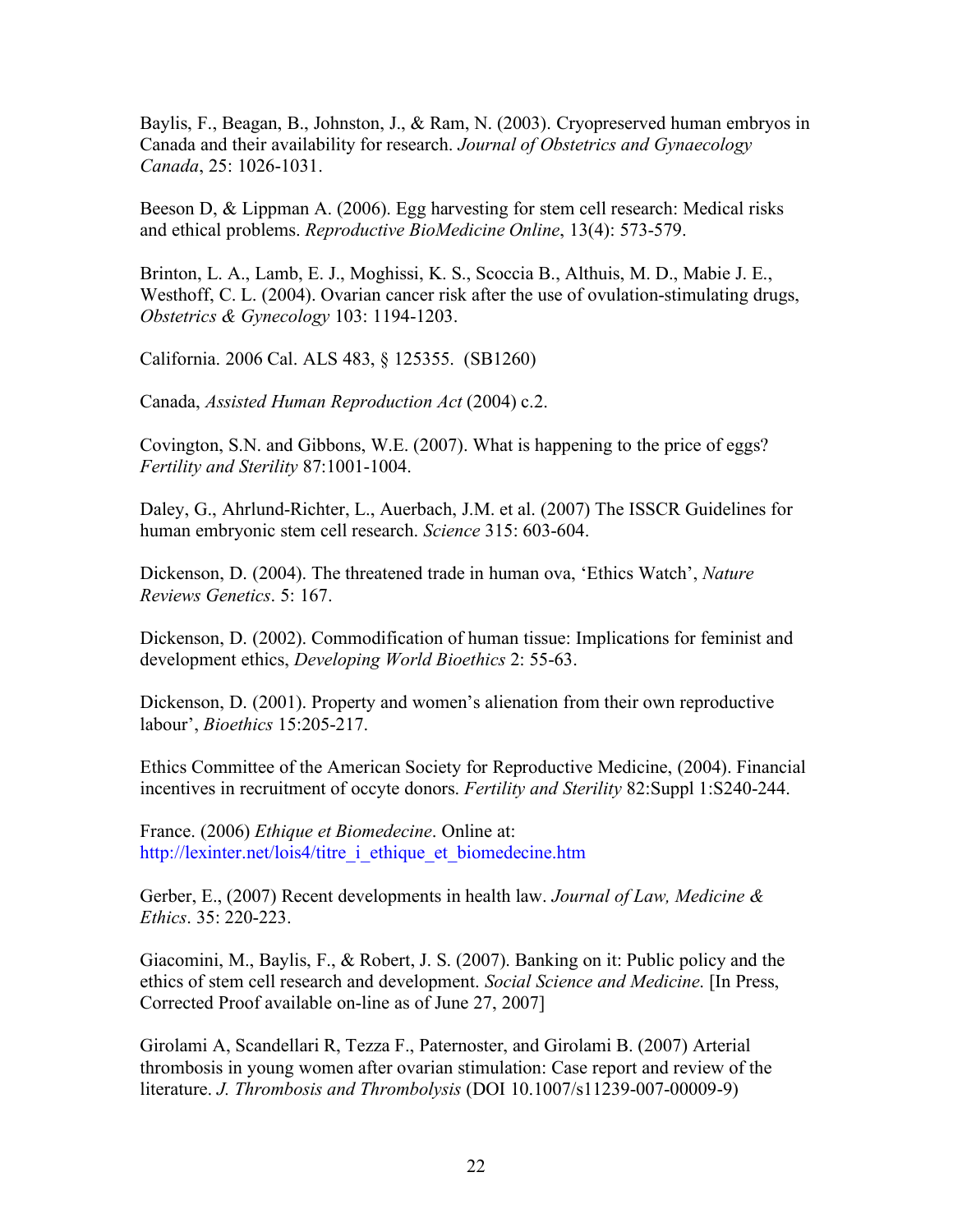Greil, A. L. (1997) Infertility and psychological distress: A critical review of the literature," *Social Science & Medicine* 45(11): 1679-1704.

Half-price IVF offered for eggs. (13 September 2007) BBC News. Online at: http://news.bbc.co.uk/1/hi/england/6992642.stm

Henderson M, (2006, December 18). Cloning benefits oversold, says stem-cell scientist *The Times*. Online at: http://www.timesonline.co.uk/article/0,,2-2509967,00.html

Hoffman DI, Zellman GL, Fair CC, Mayer JF, Zeitz JG, Gibbons WE, et al; Society for Assisted Reproduction Technology (SART) and RAND. Cryopreserved embryos in the United States and their availability for research. Fertil Steril 2003;79(5):1063–9.

Institute of Medicine and National Research Council (US). (2007) Committee on Assessing the Medical Risks of Human Oocyte Donation for Stem Cell Research, Linda Giudice, Eileen Santa and Robert Pool (eds). *Assessing the Medical Risks of Human Oocyte Donation for Stem Cell Research: Workshop Report.* Washington, D.C.: The National Academies Press.

International Society for Stem Cell Research (2006) *Guidelines for the Conduct of Human Embryonic Stem Cell Research.* Version I: December 21, 2006. Online at: http://www.isscr.org/guidelines/index.htm

McLeod, C, and Baylis, F. (2007) Donating fresh versus frozen embryos to stem cell research: In whose interests? *Bioethics* 21, 465-477.

Medicetty, S., Bledsoe, A., Fahrenholtz, C., Troyer, D., & Weiss, M. (2004). Transplantation of pig stem cells into rat brain: proliferation during the first 8 weeks. *Experimental Neurology*, 190, 32– 41.

National Research Council (U.S.) (2005) Committee on Guidelines for Human Embryonic Stem Cell Research, Institute of Medicine, and Board on Health Sciences Policy. *Guidelines for Human Embryonic Stem Cell Research*. Washington, D.C.: The National Academies Press.

Practice Committee of the American Society for Reproductive Medicine (2006). Ovarian hyperstimulation syndrome. *Fertility and Sterility* 86,Suppl 4: S178-S183. Also available online at National Guidelines Clearinghouse, a comprehensive database of evidencebased clinical practice guidelines and related documents, http://www.guideline.gov/summary/summary.aspx?doc\_id=4845.

Pearson H. (2006, August 9), Health effects of egg donation may take decades to emerge. *News@Nature.com*. Online at: http://news.nature.com//news/2006/060807/442607a.html.

Ritter, M. (2007) Payment for stem cell eggs debated. CBS News. Online at: